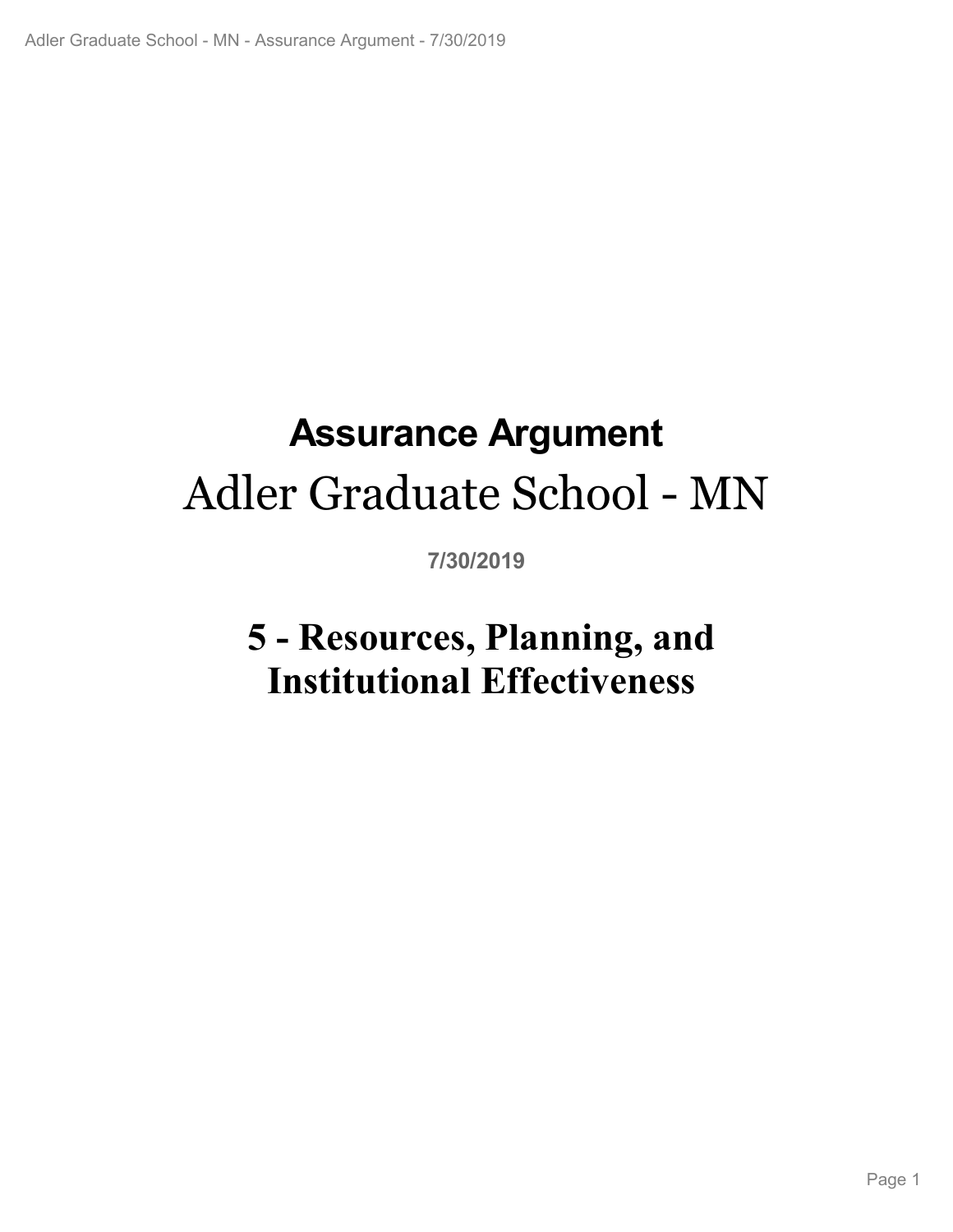# **5 - Resources, Planning, and Institutional Effectiveness**

The institution's resources, structures, and processes are sufficient to fulfill its mission, improve the quality of its educational offerings, and respond to future challenges and opportunities. The institution plans for the future.

# **5.A - Core Component 5.A**

The institution's resource base supports its current educational programs and its plans for maintaining and strengthening their quality in the future.

- 1. The institution has the fiscal and human resources and physical and technological infrastructure sufficient to support its operations wherever and however programs are delivered.
- 2. The institution's resource allocation process ensures that its educational purposes are not adversely affected by elective resource allocations to other areas or disbursement of revenue to a superordinate entity.
- 3. The goals incorporated into mission statements or elaborations of mission statements are realistic in light of the institution's organization, resources, and opportunities.
- 4. The institution's staff in all areas are appropriately qualified and trained.
- 5. The institution has a well-developed process in place for budgeting and for monitoring expense.

### **Argument**

### **5.A.1 - The institution has the fiscal and human resources and physical and technological infrastructure sufficient to support its operations wherever and however programs are delivered.**

### Financial Resources

AGS's fiscal year goes From July 1st to June 30th of each year. For the purpose of this discussion the number after FY refers to the end of the fiscal year. For example, FY 20 refers to the fiscal year that goes from July 1, 2019 to June 30, 2020.

### *Historical Summary*

In FY 16, 17 and 19 AGS's operations resulted in operating losses of \$407,652, \$238,100 and \$369,680 (excluding a loss on an interest rate swap, see discussion below), respectively. Compared to prior years, new students and average credits per student in FY 16 and 17 declined partly due to external factors but also due to ineffective recruiting strategies. The 2017 hiring of an Admissions Director with more than 18 years of admissions experience, and the consequent implementation of a recruitment plan, has significantly impacted the number of new students. FY 18 produced operating income, due to a one-time item (discussed in the next paragraph). Operating losses continued in FY 19 even though a key metric that drives revenue, (student credits) improved significantly (9%), due to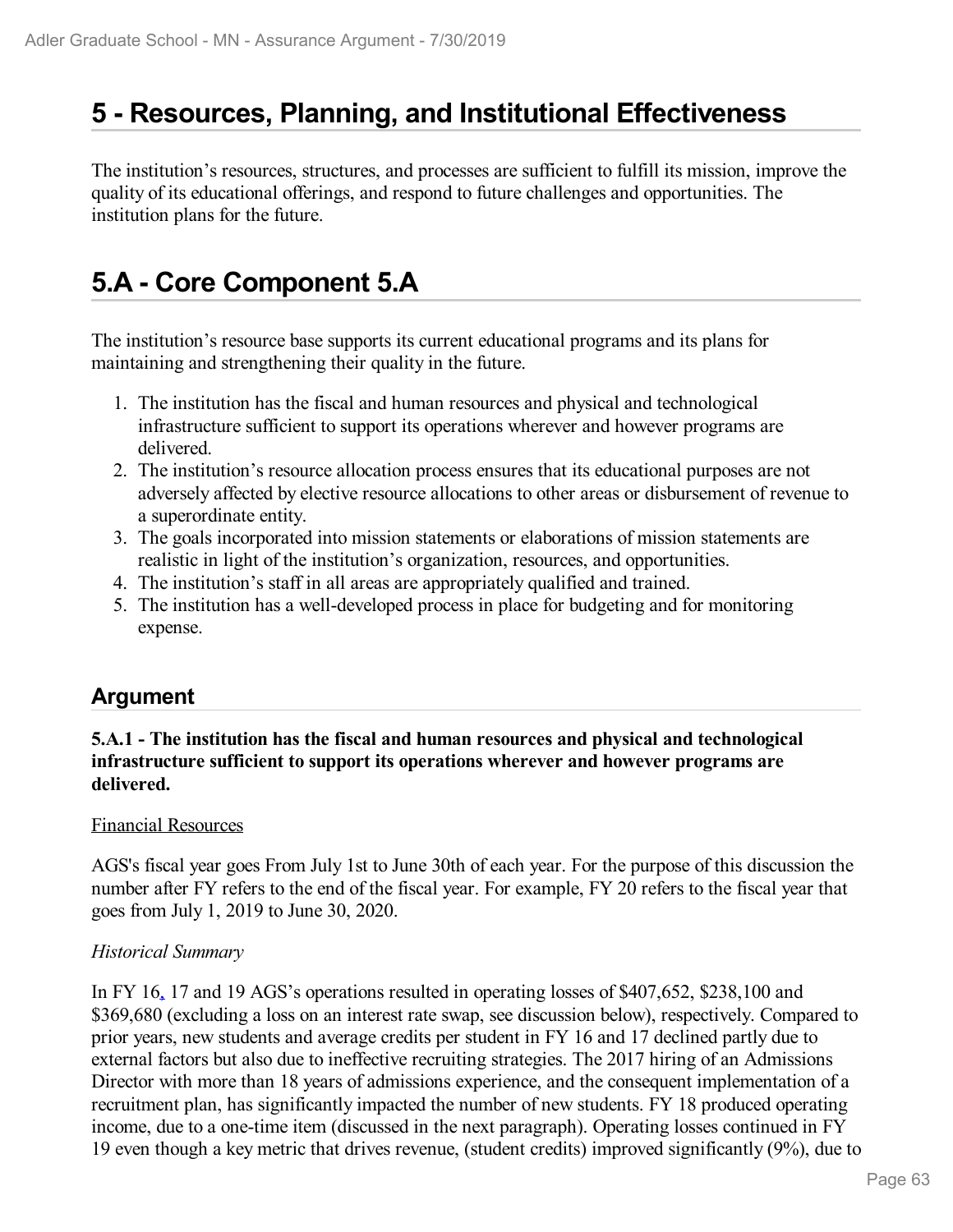strategic investments in recruiting resources (people and technology) and changing the School's operating model to implement a full-time faculty framework. The full-time model has higher operating costs than the part-time approach that included an all-adjunct faculty.

A significant unexpected favorable one-time event occurred in FY 18, which has materially mitigated the impact of operating losses since FY 16 that are expected to continue through FY 22. AGS' prior campus had significant retail value due to its location, so the School accepted a very attractive offer to sell the land and facilities. This produced a reported gain of nearly \$950,000 resulting in a total FY 18 operating income of \$722,706. The School moved to a new facility and reduced its net equity investment in facilities by \$.6 million and in turn increased its balance sheet liquidity by increasing cash and investments by \$1.7 million. At the end of FY 19, AGS' unaudited net equity was \$4,474,751.

AGS continues to have strong Composite Financial Indicator (CFI) scores, between 2.20 in FY16 to 3.00 in FY 18, due to its robust Primary Reserve and Equity ratios. In addition, AGS has had several years of unqualified audit opinions: FY 15, FY 16, FY 17, and FY 18.

Starting in FY1 8, a number of significant strategies were executed that resulted in an increase in operating costs that are expected to allow AGS to reach a financial break-even from operations by FY 22. These investments include people and technology to support new-student recruiting, adopting a full-time academic model, and intentionally investing in faculty and staff professional development.

In FY 19, the net deficit is projected to be \$(590,533) due, in part, to a fair market value loss of \$(220,853) on an interest rate swap related to the long-term mortgage, the proceeds of which were used for buying the Minnetonka building in FY18 and for building improvements. In the Sources section you will find a description of the **Adler interest rate swap**. Over the life of AGS's mortgage term, the swap will have annual valuation adjustments (negative or positive) to operations but on a cumulative basis will net to zero over the mortgage term.

Without the interest rate swap loss, the net deficit would have been approximately \$(370,000) compared to a budgeted (\$271,145). Personnel expenses ended the year over budget due to the uncertainty related to the adoption of a full-time versus adjunct faculty model. Facilities expenses also ended the year over budget due to unexpected one-time building-related expenses. Excluding one-time items and the impact of the interest rate swap, AGS' normalized operating loss was about \$276,000.

### *Expectations for AGS' Financial Results FY 20-FY 22*

The net deficit for FY 20 is projected to be approximately \$200,000, or less than 8% of the total cash and cash equivalent balance at the end of FY 19. At a projected 10% annual increase in new student enrollment, assuming a return to 93% retention rate (as a result of the increased student satisfaction mentioned above), 2% annual tuition rate increases, 2% annual across-the-board salary increases, and 5% annual increases in non-personnel and facilities expenses, the projected net deficit for FY 21 will decrease to \$63,000, and break-even will be achieved in FY 22 with a net surplus of approximately \$200,000.

AGS receives approximately 97% of its total revenue from net tuition and fees. In FY 20, it is projected that total enrollment will increase by approximately 9% over the previous fiscal year and the total number of enrolled credits will increase by approximately 8%. To facilitate this increase, in FY 19, a full-time Assistant Admissions Director was added to the staff. In FY 20, a new Customer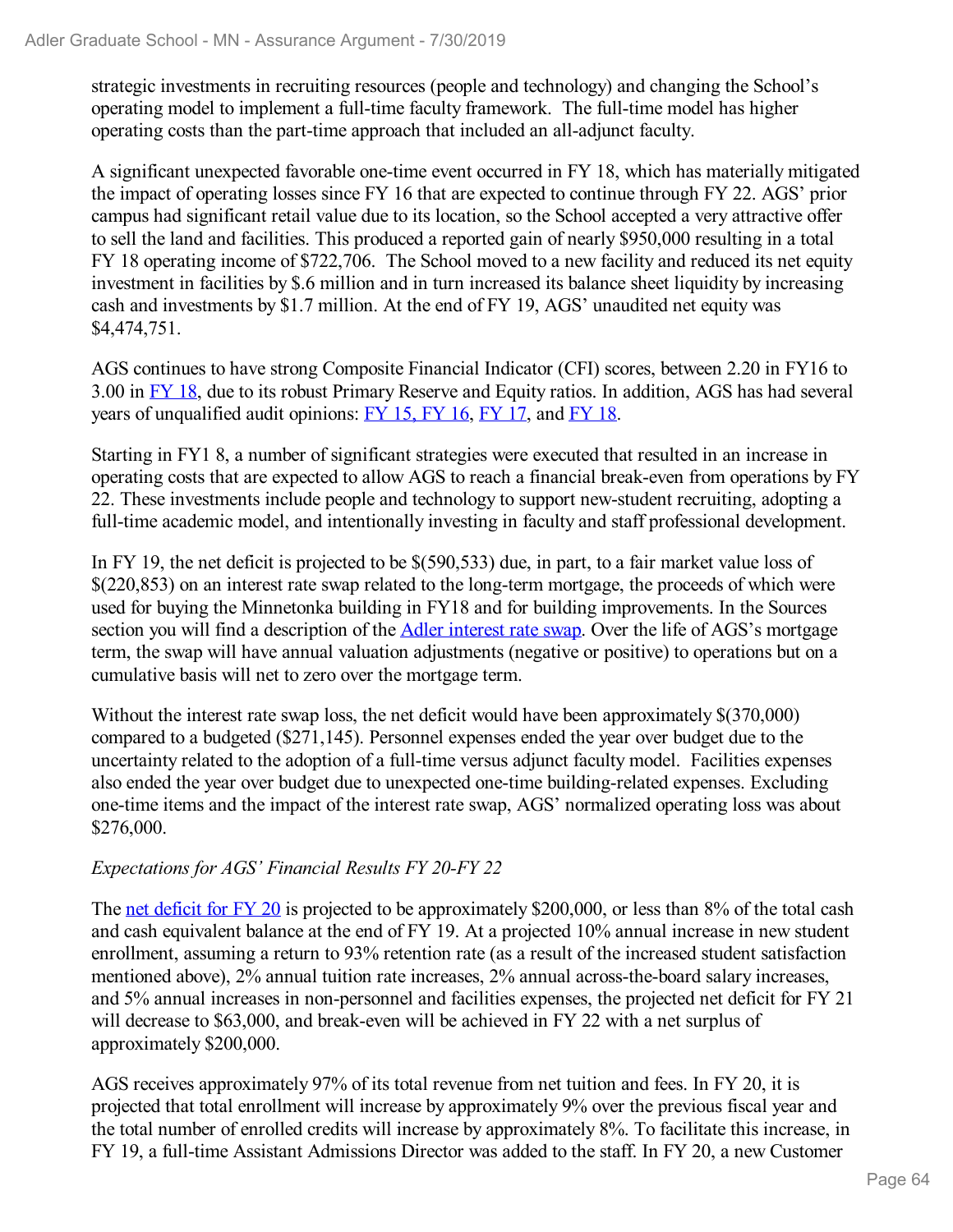Relationship Management (CRM) system will be implemented to enhance prospective student engagement. The implementation of the full-time faculty model has had significant impact on student satisfaction with advising, the quality of their interactions with faculty, and the overall quality of education received, and is expected to increase retention, which had gone down significantly between 2015 and 2018. In addition, a 0.75 FTE staff position was also added to Student Support Services to assist with retention, persistence, and completion rates.

In FY 20, interest income is projected to increase by over 400% from FY18 levels (from \$8,647 to \$44,000) due to the short-term investment of excess cash. The Board of Directors is considering moving some of those short-term investments to longer-term instruments, which would have an even greater impact on Interest Income. Other sources of revenue include workshop revenue from noncredit continuing education events offered to alumni, current students, and community members, and Service Center revenue that is received when AGS faculty provide services to outside agencies, such as the School Counseling services that are provided to several charter schools in the area. Future opportunities for providing these types services are being continually assessed. In FY 19, a relationship was started with a collection agency to assist in the collection of bad debt. In FY 20, it is projected that approximately 85% of total bad debt will be recovered. In addition, the Board of Directors is considering adding a Director of Development/Advancement position to develop and implement fundraising initiatives.

### Human Resources

AGS programs are offered at the Minnetonka campus and/or online. Online and on-campus students are equally supported by qualified faculty, academic advising, writing center services, library services, and other student support services such as financial aid and technology support. Campusbased faculty teach both on-campus and online classes, and there are two full-time faculty members who only teach and advise online.

At the beginning of FY 20, AGS had 16 full-time faculty members and 18 full-time equivalent staff members, as well as approximately 40 adjunct faculty members. Included as full-time faculty are the Director of Academic Affairs and Quality Assurance, the Director of Assessment and Online Learning, the Professional Development Coordinator, four Academic Program Chairs, and three Field Experience Coordinators. Although they are considered full-time faculty, these positions also have release time for administrative duties. All full-time faculty have teaching duties, as well as advising, scholarship, and service tasks included in their positions. The Librarian is an academic staff member. The Academic Council is the decision-making body for the Academic Division.

The Administrative Division is comprised of various departments, including the President's Office, Admissions, Business Office, Human Resources, Registrar, Financial Aid, Student Support Services, and Technology. Operational decisions are made by the Leadership Team, which is comprised of the President; the Vice President for Finance and Administration; the Directors of Academic Affairs and Quality Assurance, Student Success Services, and Admissions; a faculty representative; and the Human Resource/Executive Assistant.

Over the last several years, AGS has made significant investments in its human resources. Total personnel expenses increased by almost 6% in FY18, by over 10% in FY19, and they are projected to increase an additional 3% in FY20. During this time, 16 full-time faculty have been hired, in addition to 4.75 full-time equivalent staff members. Employee benefits, primarily health insurance, have increased by 65% from FY17. In FY19, AGS implemented an employee retirement plan for the first time, although at the current time, given the continuing operating deficits, there is no employer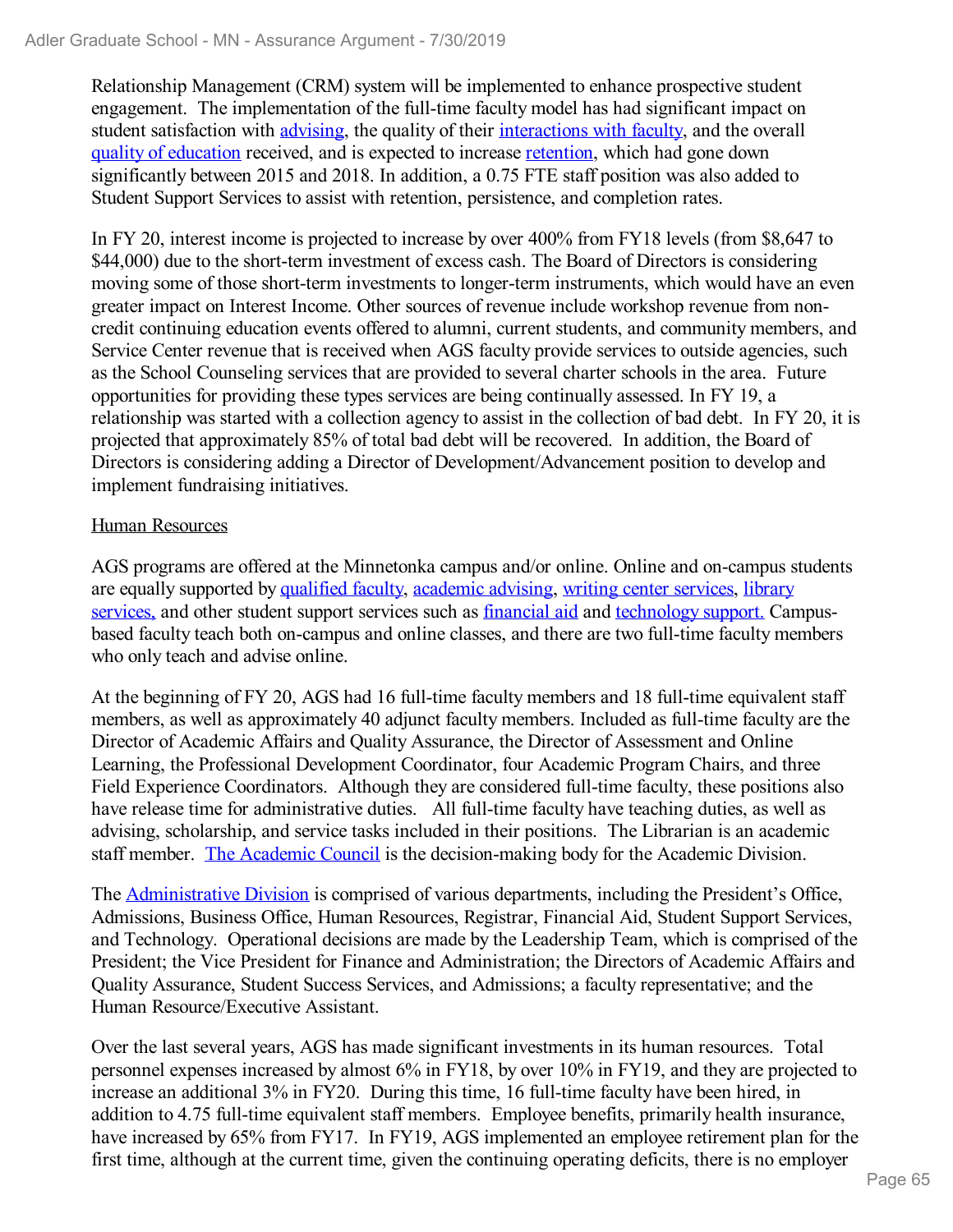contribution to the plan.

#### Physical Infrastructure

In August 2018, AGS relocated its operations to a 37,500 square foot building located in Minnetonka, MN. Prior to the relocation, renovations were completed to construct classrooms and office space to specifications provided by a group consisting of several faculty and staff members working in concert with an architectural firm hired as consultants for the project. Currently, the lower level of the building is available for future expansion.

The move to the new campus required AGS to go through an HLC substantive change process that included a visit to the new campus in February 2019. As discussed in the HLC team's report, the new campus offers an excellent learning and working environment for students and faculty.

During FY 19, there were several unexpected repairs that were made to the building, including repairs to the building security, elevator, fire protection and HVAC systems. To be able to better plan for these types of deferred maintenance expenditures, AGS hired a building maintenance contractor to conduct a survey of the campus infrastructure. The results of this survey include recommendations to make substantial improvements to the elevator, as well as to replace several heat pumps and to make other physical enhancements, over the next five years. As a result, the Board of Directors passed a resolution to require an initial amount of \$200,000 plus 75% of annual depreciation expense to be set aside in a designated Capital Asset Repair and Replacement fund to provide capital to fund these expenditures.

### Technological Infrastructure

AGS's physical network is a Windows environment secured and password protected encompassing of servers, switches, routers, firewall, Internet connection, printers, computers for staff, faculty and students. The AGS network is supported by AGS Information Technology (IT) department, who is responsible for 1) maintaining, protecting, updating network hardware and software; 2) protecting AGS information and databases on the servers; 3) managing user access and permissions, supporting hardware and software for classrooms, computer lab, writing center computers, and library computers and users (including staff, faculty and students).

IT staff maintains a secure and reliable network by running monthly Windows updates and by renewing and updating antivirus software, wireless access points, and firewall firmware. Server data is backed up on Carbonite. Individual user data is protected by Office 365. In FY 20, approximately 12 new computers will be purchased to replace older hardware that is becoming obsolete. All computers School-wide will also be updated from Windows 7 to Windows 10.

The AGS Learning Management System is Moodle. Moodle was integrated at AGS in 2008 to deliver online course content. Moodle open-source software is a learning platform designed to provide educators, administrators and learners with a single robust, secure and integrated system to create personalized learning environments. AdlerMoodle.com is hosted for a fee in the USA by Classroom Revolution, a registered Moodle Partner. As the adlermoodle.com hosting provider, Classroom Revolution is responsible for maintaining, supporting, securing, and protecting AGS student information database on their server.

AGS's Student Information System is SONIS, which is a Jenzabar product. An update to the most recent version 3.4 was completed in June 2019. Updates to the most recent versions of Moodle, the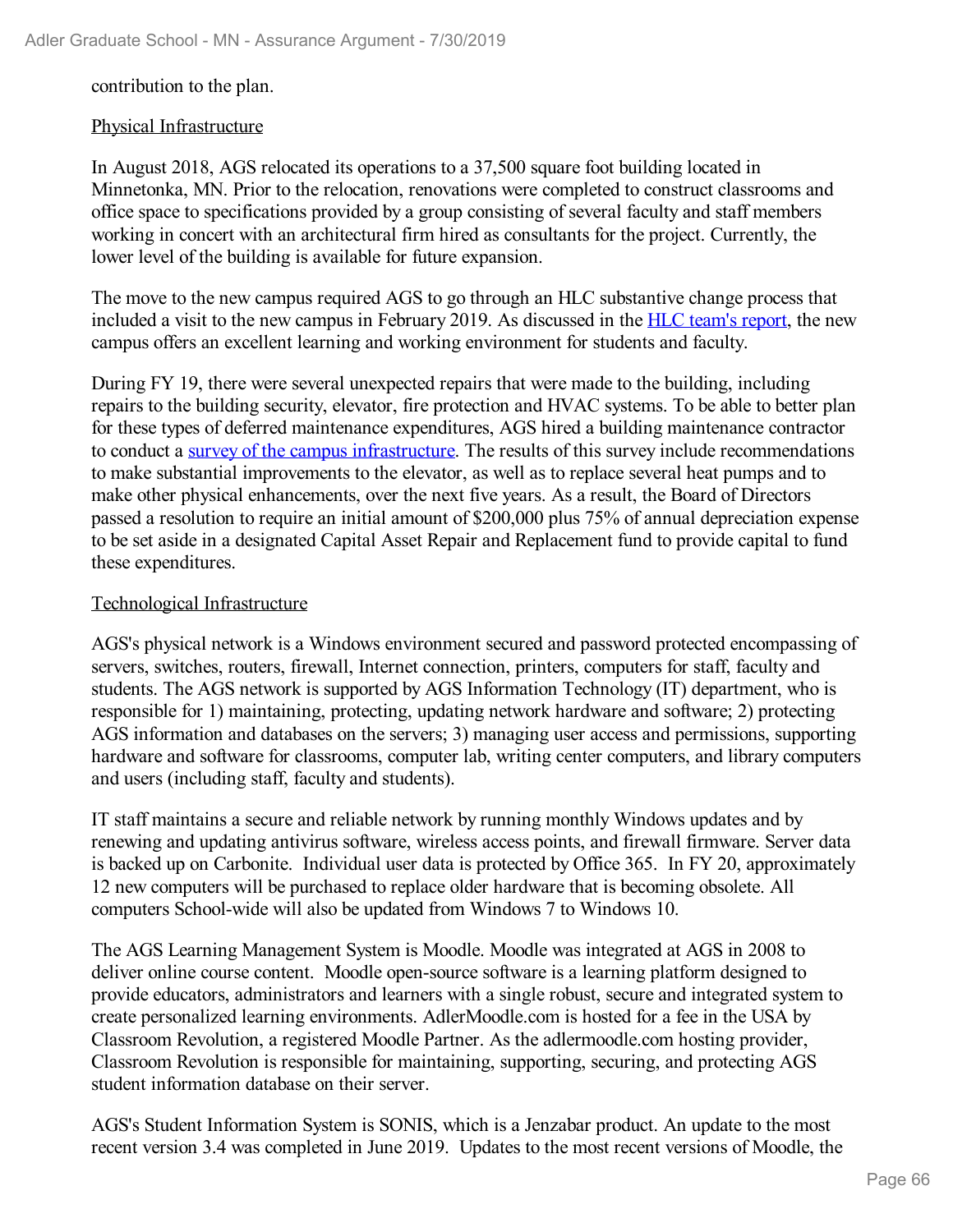learning management system, are regularly scheduled between summer and fall terms each year. The School uses Blackbaud's Financial Edge for its general ledger system and PayCor is used for payroll and human resources. These are hosted systems and updates are managed by the providers. In FY 20, Element 451 will be implemented in the Admissions department to enhance prospective student outreach.

The AGS email service provider and online file storing and sharing is provided by Office 365. The AGS plan A1 Office 365 subscription is a complementary service for education. AGS passes this benefit free of charge to all AGS users including staff, faculty and students. The AGS IT department is responsible for managing user access and permissions in Office 365. Technical support is available online to all Office 365 users through Microsoft Knowledge Base system.

Zoom pro, video calling and screen sharing software for meetings is available to AGS faculty teaching online courses, all academic advisors, and unit leaders. The AGS IT department is responsible for managing user access and permissions in Zoom. Technical support is provided and available on Zoom.us to all Zoom users.

In late FY 19, an outside contractor was hired to assess network operation and security. The recommendations from their report are being reviewed and prioritized by the Director of Information Technology and will be discussed by the Technology Committee and the Leadership Team.

### **5.A.2 - The institution's resource allocation process ensures that its educational purposes are not adversely affected by elective resource allocations to other areas or disbursement of revenue to a superordinate entity.**

The annual budget process begins in February of each year. Initial resource allocations are based on current year operations and are adjusted as additional information becomes available. As it is being developed, the budget is periodically shared with the Leadership Team and with the Board Finance Committee on a monthly basis beginning in March. The final budget is presented to the Board of Directors for approval at its May meeting.

For the FY 19 budget, AGS chose to make a significant investment in its personnel by enhancing both its faculty and staff ranks. In FY 19, total personnel expense increased by over 10%. Faculty who, prior to FY 19, had  $0.75$  FTE positions and taught classes on an adjunct basis became full-time faculty and were given varying amounts of release time for administrative duties. During FY 19, four additional full-time faculty were hired. To qualify for programmatic (CACREP) accreditation, all new faculty have Doctorate degrees in Counselor Education and Supervision. The FY 20 budget includes funding for one additional full-time faculty position.

In addition, during FY 19, to enhance AGS's Admissions efforts, a full-time Assistant Director of Admissions was hired and two 0.75 FTE positions in the Admissions Department were increased to full-time positions. In FY 20, the Student Success Services staff was increased by 0.75 FTE. Prior to FY 20, efforts of the Student Success Services staff were primarily geared toward assisting students with writing assignments. Over the last few years, it became apparent that additional support was needed in areas such as ESL and ADA accommodations.

Other resource allocation decisions made for the FY 20 budget year include an increase of 24% in Information Technology expenses for the replacement of computers, system upgrades, and renewal of licenses; a decrease of 15% in Library expenses due to the elimination of two underutilized databases; and an increase of 12% in Training and Development and associated travel expenses.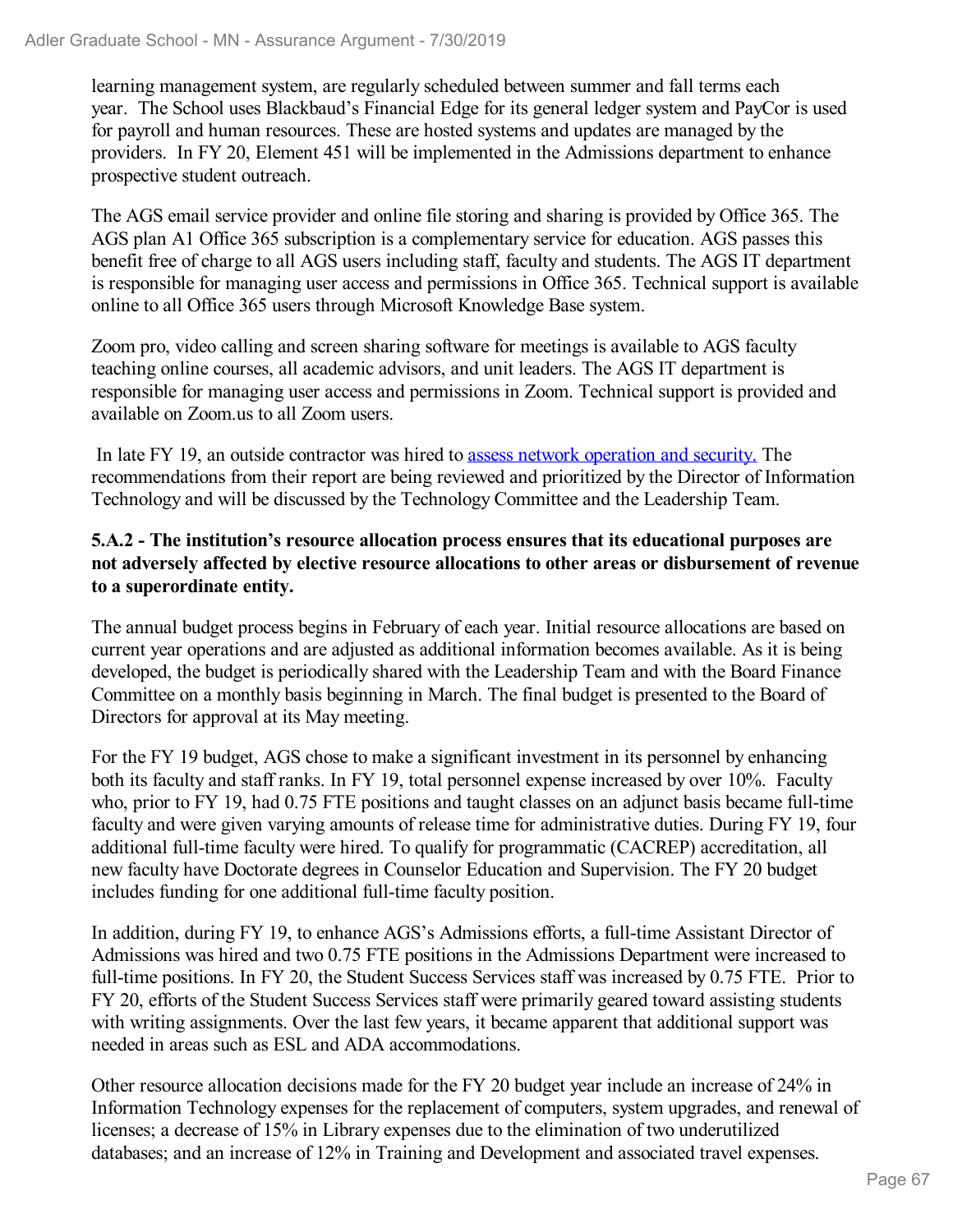In June 2019, the Finance Committee implemented a new process, procedure and discipline to evaluate management's major strategic, compliance or infrastructure project proposals. The Committee will review and evaluate the submitted proposals in terms of both financial (e.g. rate of return) and non-financial benefits, consider the project's risks, and how results will be tracked and reported. Projects that meet defined criteria will be recommended for full Board approval.

### **5.A.3 - The goals incorporated into mission statements or elaboration of mission statements are realistic in light of the institution's organization, resources, and opportunities.**

With a goal of providing resources to support institutional sustainability, AGS is beginning to use data from institutional assessment plans to inform decisions about resource management. For example, data on enrollment trends and projections from FY 18 through FY 20, total projected revenue and expenses from FY 16 through FY 20, and projected increases in total revenue with projected increases in enrollment from FY 21 through FY 23 were used to determine that, at a projected growth rate of 5% per year in new student enrollment, AGS will not reach financial breakeven until FY 22. It was also determined that AGS is highly depending on tuition, with 97% of total revenue coming from tuition and fees and that 75% of our total expenses are personnel expenses, which have been steadily increasing, while non-personnel expenses have remained relatively stable.

As a result, potential opportunities for improvement were identified, such as implementing a CRM system to improve prospective student engagement while being cognizant that the implementation of the new system may have an impact on the workload of IT staff. Other opportunities identified include developing and implementing a fundraising plan while ensuring sufficient resources for monitoring, and evaluation; expanding or re-establishing Service Center activity; expanding workshop/continuing education offerings; and developing and implementing plans for hiring new faculty and staff, systematic capital asset repair and replacement, technology and cybersecurity and operational systems upgrades.

### **5.A.4 - The institution's staff in all areas are appropriately qualified and trained.**

AGS has well-defined job descriptions for every staff member that include the minimum education and experience requirements for the position, as well as the requisite knowledge, skills, and abilities. Minimum qualifications for faculty are clearly established. Vacant staff positions are typically advertised on online job boards, such as Career Builder, Indeed, and CESNET (counselor educators and supervisors network). Applications are managed by the Human Resource Office in conjunction with the hiring manager. The hiring manager reviews the applications, chooses one or more candidates to interview, and organizes an interview team. The interview team meets with each candidate and asks them a set of scripted questions designed to ascertain their fit for the position. Occasionally, second interviews are conducted with the top candidates to gather additional information. Reference checks are completed after the interview team reaches a consensus and prior to an offer being made to the finalist.

On or before the first day of employment, the Human Resource Office follows up with the new employee to obtain the necessary employment documentation and to begin the onboarding process. The orientation process includes meetings with the Human Resource Office regarding benefits; with the IT department regarding technology, such as computer and application logins, telephones, and copiers; and with the Director of Professional Development for a brief overview of Adlerian concepts. Faculty orientation also includes meeting with the Director of Academic Affairs and Quality Education and the Director of Assessment and Online Learning.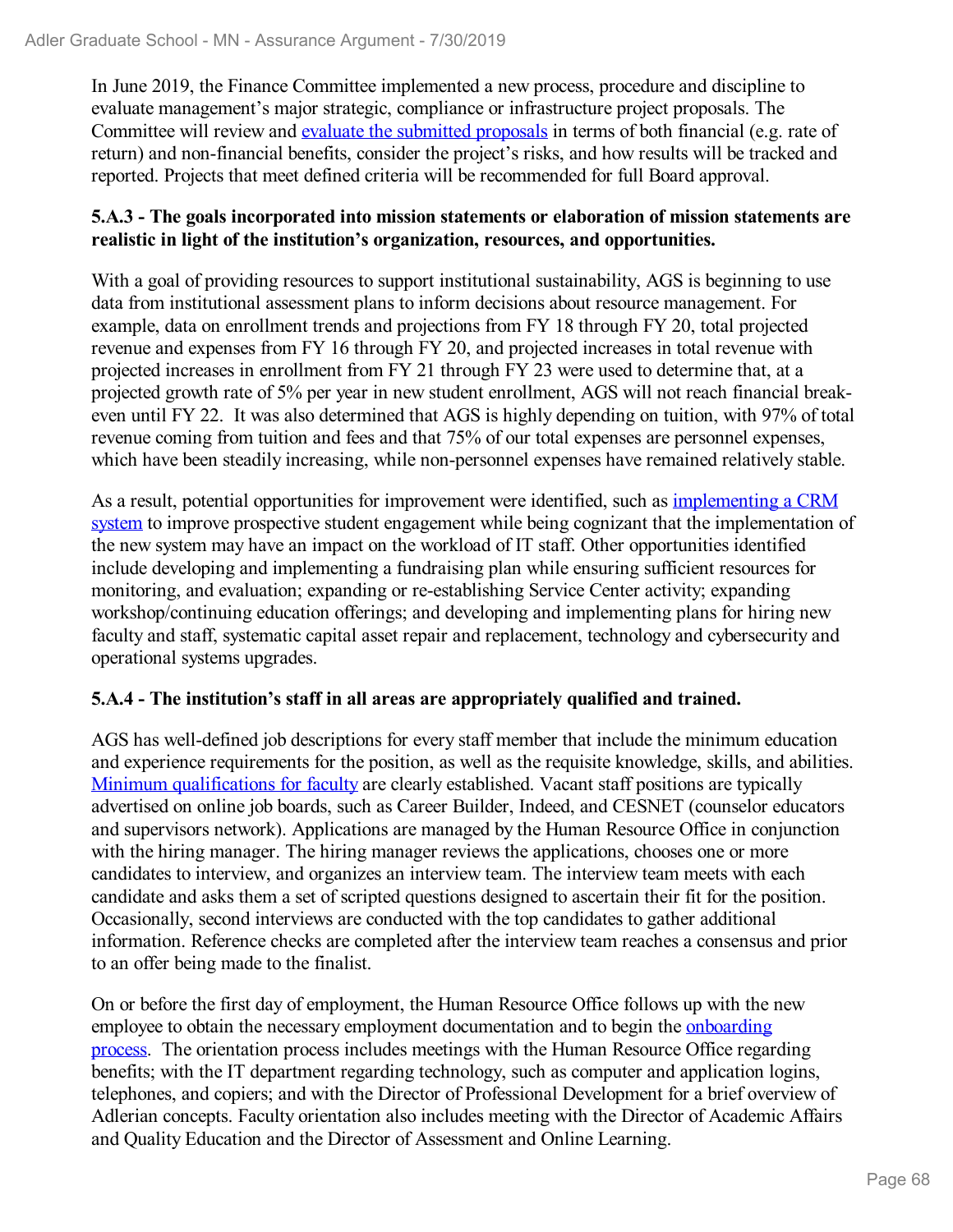Several times throughout the year, professional development activities are conducted to which all faculty and staff are encouraged to attend. Topics include areas such as Adlerian basics, multiculturalism, and classroom techniques. Staff are also encouraged to participate in various standing committees and/or ad hoc work groups, such as the Technology, Building and Grounds, and Student Financial Services Committees.

Supervisors are encouraged to have regular one-on-one and/or group meetings with their employees. In addition, formal performance evaluations are conducted with employees on an annual basis.

### **5.A.5 - The institution has a well-developed process in place for budgeting and for monitoring expense.**

The annual budgeting process begins in February of each year. The first task is to determine the tuition and fee rates for the next fiscal year. As part of this process, a survey of competitors' tuition rates is conducted. This data is presented to the Leadership Team and is used to determine the recommended tuition rate increases for the upcoming fiscal year. AGS has traditionally set its tuition rate near the mid-point of its private college competitors. Over the last several years, tuition increases have ranged from a high of 4.5% in FY18 to a low of 1.5% in FY20.

Based on projected new student enrollment data received from the Admissions Office and graduation, retention, and average registered credit data received from the Registrar's Office, projected total student enrollment and total enrolled credits are calculated. The recommended new tuition rate is then applied to the results of this calculation to determine total tuition and fee revenue for the upcoming fiscal year.

Salary expense is determined based on current year salaries, adjusted for any planned new positions and changes to existing positions. AGS has traditionally provided across-the-board salary increases to its employees. In FY 20, this increase was 1%. The budget for adjunct faculty is determined by using the total number of credits projected to be taught in the upcoming fiscal year, subtracting the total number of credits included in full-time faculty teaching assignments, and applying the average per credit adjunct faculty rate of pay. Employee benefits renew on April 1 of each year and premiums for the first nine months of the upcoming fiscal year can accurately be predicted as the budget is being prepared.

Non-personnel and Facilities expenses are projected based on current year operations and are adjusted throughout the budget development process as additional information becomes available.

The annual budget process begins in February of each year. As it is being developed, the budget is periodically shared with the Leadership Team and with the Board Finance Committee on a monthly basis beginning in March. The final budget is presented to the Board of Directors for approval at its May meeting. On a monthly basis, actual finance results and projections for the remainder of the fiscal year are shared with the Leadership Team and the Board Finance Committee.

On a monthly basis, detailed financial results, including projections by term and for the full year, are shared with the Leadership Team and the Board Finance Committee. They are also shared in a summarized format with the Board of Directors and other stakeholders of the College. In addition, the Bank receives financial statements on a quarterly basis.

### **Summary**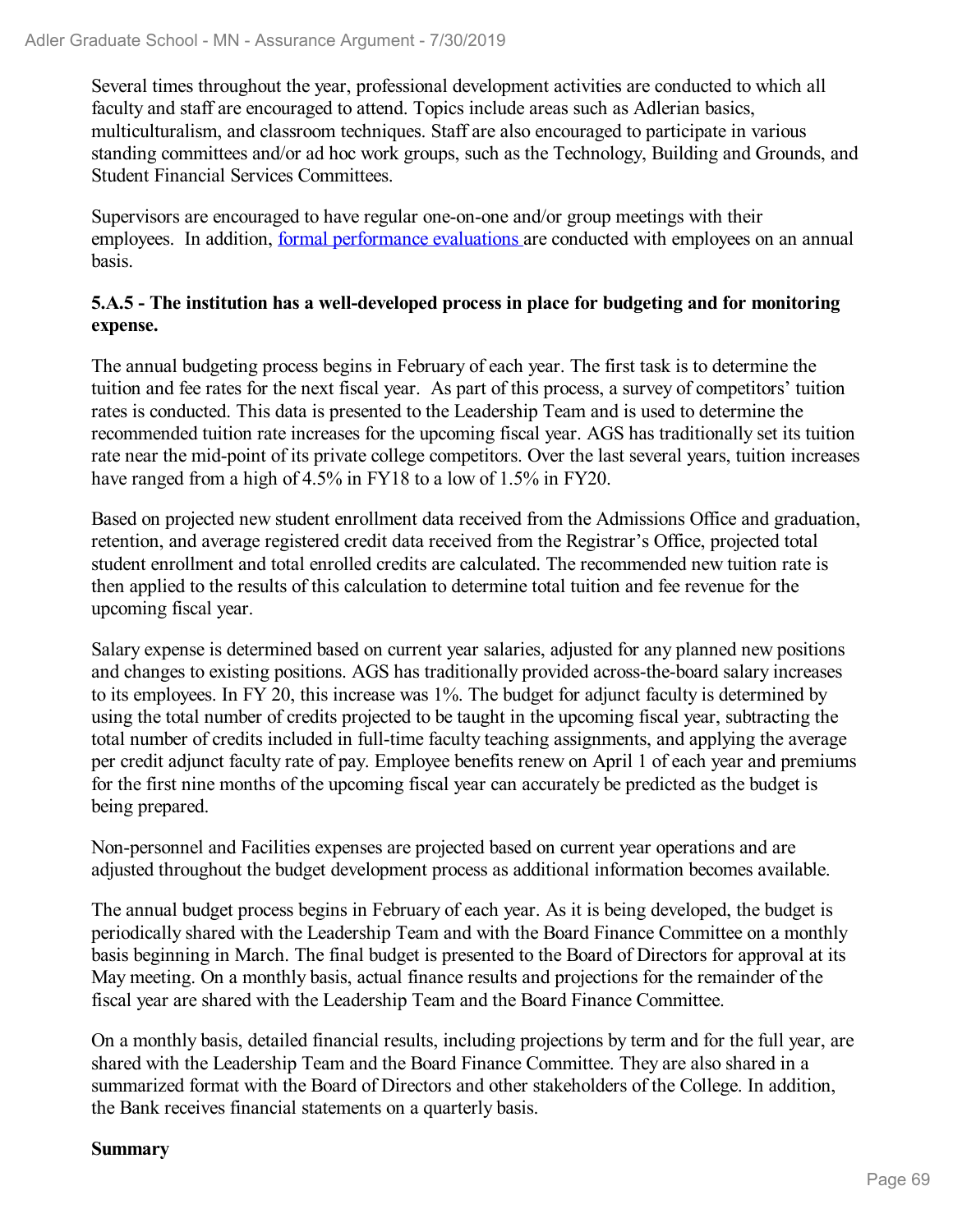Although AGS will need to overcome several fiscal challenges over the next few years, there is confidence that its strong reserve and equity positions, along with careful planning and evaluation, will allow it to continue its mission. In addition to building enrollment, there will also be a focus on diversifying revenue sources through strategic partnerships with community partners and the development of an effective fundraising plan. Continued emphasis will be placed on maintaining well-qualified and dedicated human resources, through effective recruitment, training, and professional development initiatives. The School's physical and technological infrastructures will be continuously monitored and maintained based on industry standards. Through institutional sustainability, AGS will be able to continue "preparing mental health and human service professionals with a strong Adlerian foundation to foster encouragement, collaboration, and a sense of belonging to the individuals, families, and the culturally diverse communities they serve".

- ACAD Advising.pdf
- ACAD Library Report.pdf
- BOD Major Expenditure Process
- FIN 2019-20 Budget
- FIN Adler Facilities Report
- FIN\_FY15\_FY16\_Financial Statements Audit
- FIN\_FY17\_Financial Statement Audit
- FIN FY18 Composite Financial Index Calculation
- FIN\_FY2018\_Financia Statement Audit
- FIN Swap Agreement
- HR Faculty Minimum Qualifications
- HR Onboarding and Orientation Process
- HR Performance Evaluation
- PRES\_HLC\_Substancial Change Report
- PRES Org Structure
- QAA 2018-19 Exit Survey Advising.pdf
- QAA 2018-19 Exit Survey Faculty.pdf
- QAA ExitSurvey Competencies
- REG\_Retention
- SSS WC Usage
- TECH AGS Technology Plan
- WEB\_Financial Aid.pdf
- WEB Technology.pdf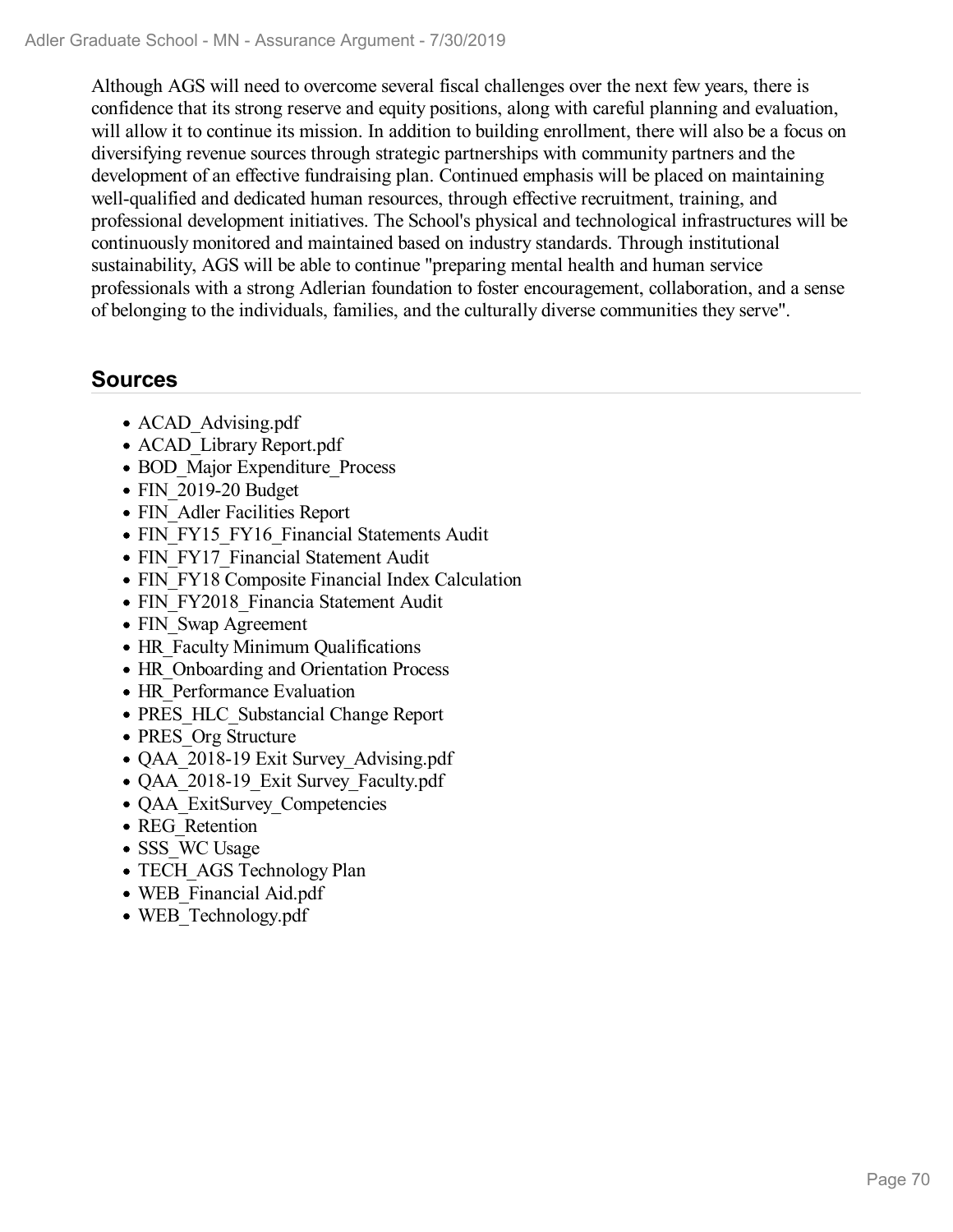# **5.B - Core Component 5.B**

The institution's governance and administrative structures promote effective leadership and support collaborative processes that enable the institution to fulfill its mission.

- 1. The governing board is knowledgeable about the institution; it provides oversight of the institution's financial and academic policies and practices and meets its legal and fiduciary responsibilities.
- 2. The institution has and employs policies and procedures to engage its internal constituencies including its governing board, administration, faculty, staff, and students—in the institution's governance.
- 3. Administration, faculty, staff, and students are involved in setting academic requirements, policy, and processes through effective structures for contribution and collaborative effort.

### **Argument**

### **The institution's governance and administrative structures promote effective leadership and support collaborative processes that enable the institution to fulfill its mission.**

AGS is organized according to a shared leadership model grounded on Adlerian principles of horizontal functioning, encouragement, contribution, and accountability. This organizational structure promotes effective leadership and supports collaborative processes that enable the graduate school to fulfill its mission of "*Preparing mental health and human service professionals with a strong Adlerian foundation to foster encouragement, collaboration, and a sense of belonging to the individuals, families, and culturally diverse communities they serve*."

### **5.B.1 - The governing board is knowledgeable about the institution; it provides oversight of the institution's financial and academic policies and practices and meets its legal and fiduciary responsibilities.**

According to AGS's bylaws, the function of the Board of Directors is to "support the work of Adler Graduate School and provide mission-based leadership and strategic governance". The Bylaws also state that the Board "is responsible for overall policy and direction of the institution, and delegates responsibility of day-to-day operations to the staff and committees". In order to better fulfill its fiduciary obligations to the graduate school the Board has established two standing committees, the Finances Committee and the Governance Committee, each with clearly defined oversight responsibilities. Recommendations from each of these committees are examined and, if appropriate, approved by the entire Board. Although the AGS bylaws only require the Board to meet quarterly, the Board in reality meets eight to ten times a year, with each regularly scheduled meeting being preceded by Governance and Finances committee meetings. In order to keep the Board fully informed, AGS's President and Vice-President for Finances participate in all regularly scheduled Finances Committee and Board meetings. Leadership from the different institutional units periodically attend Board meetings to provide in-depth reports. Occasionally, in preparation for processes such as their strategic planning, the Board requests focused reports. Minutes from committees and Board meetings and the Board's Policy and Procedures Manual evidence the processes through which the Board fulfills its fiduciary responsibilities to Adler Graduate School.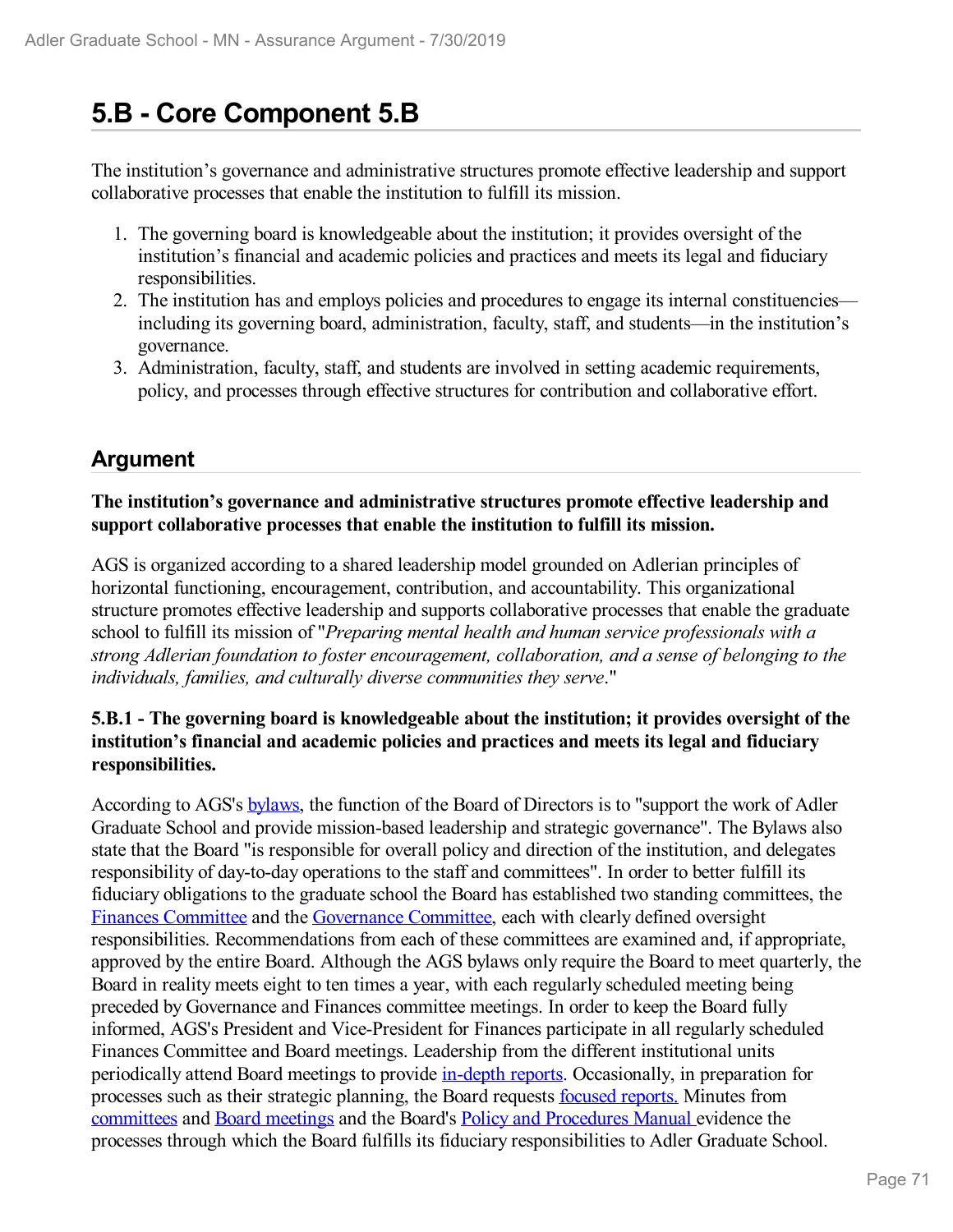**5.B.2 - The institution has and employs policies and procedures to engage its internal constituencies—including its governing board, administration, faculty, staff, and students—in the institution's governance** and **5.B.3** - **Administration, faculty, staff, and students are involved in setting academic requirements, policy, and processes through effective structures for contribution and collaborative effort.**

AGS's organizational structure was established with the purpose of creating an institution that values input from all its constituents and promotes cooperation among its units. The President serves as liaison between institutional units and the Board. A Leadership Team, composed of the President; Vice-President for Finances; the Directors of Quality Assurance and Academic Affairs, Admissions and Marketing, and Student Success Services; a Program Chairs representative; and the HR/Administrative Assistant. This leadership team meets weekly to exchange information, bring input from their respective units related to information previously exchanged, and to make decisions about policies and procedures that impact the whole institution. The School also holds bi-weekly "stand-up meetings", to which all constituents are invited, where information is shared and open for discussion.

The academic unit is the largest of the institutional units and functions according to its own shared leadership model. The unit is led by the Academic Council, which is composed of the President; Director of Academic Affairs and Quality Assurance; Director of Assessment and Online Learning; Registrar; Program Chairs; and the Academic Librarian. The council is responsible for approving all academic policies and procedures, curriculum, evaluative processes for academic quality assurance, and all other aspects of academic functioning. This council meets twice a month and program Chairs serve as liaison between their respective faculty and the council. Faculty are responsible for curriculum and course development, processes for advising and assessment of students' dispositions, and for the development of proposals for academic policies and procedures to be presented to the Academic Council. In the interest of obtaining direct input when making decisions that affect faculty, the Professional Development Coordinator leads a Faculty Forum. This forum examines decisions such as policies related to promotion, faculty pay, and professional development requirements for faculty and makes recommendations to the President.

Student input to inform decisions about curriculum and instruction, advising policies and procedures, student support services, and guiding and facilities is obtained through student course evaluations at the end of each course, surveys of current students, and exit surveys that address different aspects of the student experience. Anecdotal information shared by students with their instructors, academic advisors, or student support personnel is also shared with and considered by Academic Council and/or Leadership Team as part of decision-making processes. Input from alumni is received through periodical survey of alumni (2016, with the next one scheduled for 2021, as suggested by the Alumni group as part of the AGS strategic planning retreat) and through the recently organized Alumni Association.

In addition to these group-specific avenues for participation, an annual strategic planning retreat was created at the end of 2018-19 academic year. All faculty (full-time and adjunct), all staff, the Alumni Association Board, and student representatives participated in this assessment and planning event. The alumni worked as a group, while faculty, staff, and students were divided into mixedconstituency groups to examine progress toward institutional effectiveness goals and to develop plans for continuous improvement. Each group developed a report summarizing their work, which included a goal-specific action plan.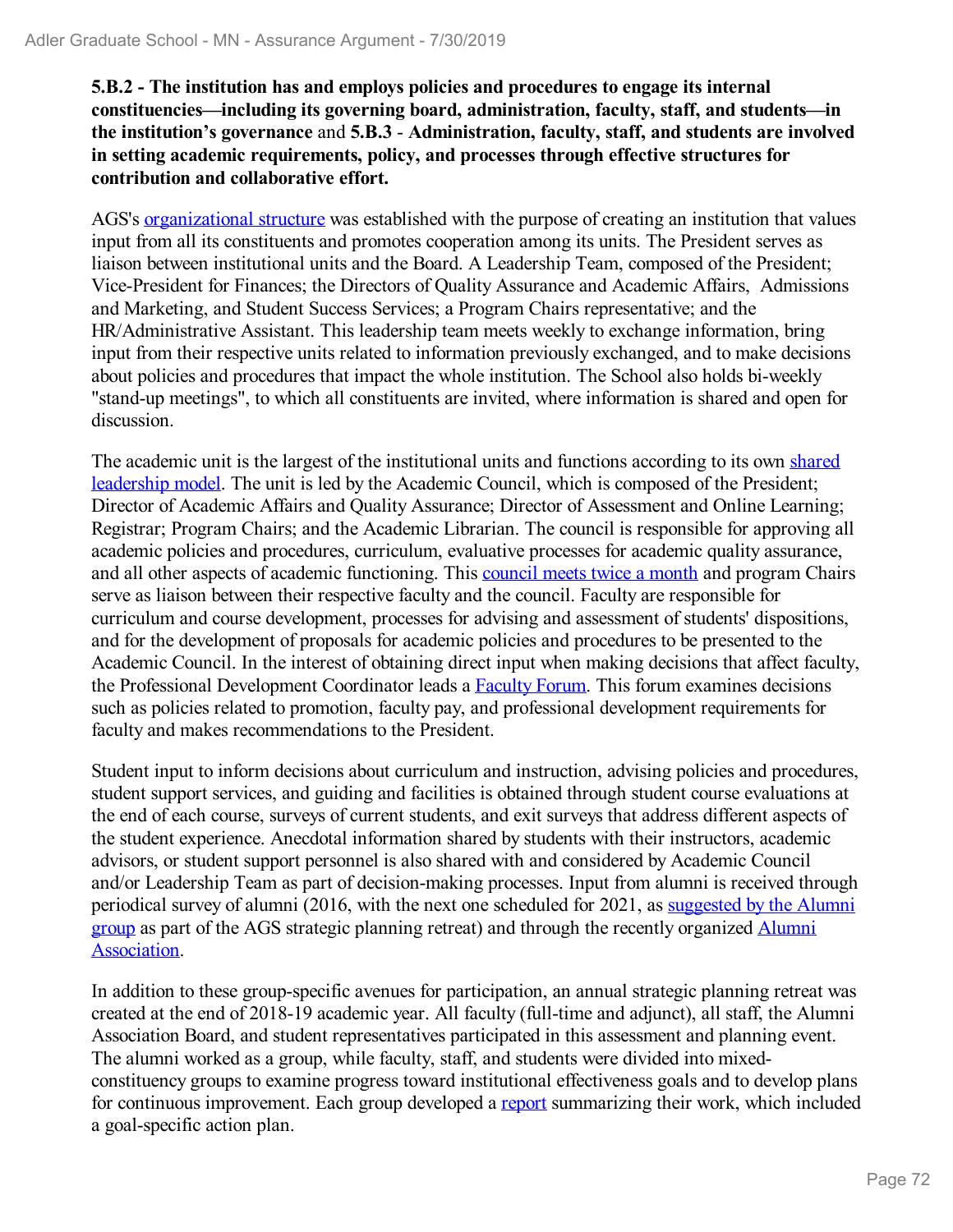- ACAD Academic Council Minutes
- ACAD Shared Leadership
- BOD 8-22-18 minutes.pdf
- BOD\_AGS Bylaws.pdf
- BOD Finance Committee Charter.pdf
- BOD Governance Committee Charter.pdf
- BOD Minutes Governance Committee
- BOD\_Policies\_Procedures\_Manual
- PRES 2025 Position Paper.pdf
- PRES\_Academic Affairs\_Shared Leadership
- PRES Faculty Forum
- PRES Org Structure
- QAA\_Planning Retreat Summary Report.pdf
- QAA\_Report to Board\_January2019
- QAA\_Retreat Report\_Goal 4.1.2
- WEB\_Alumni Association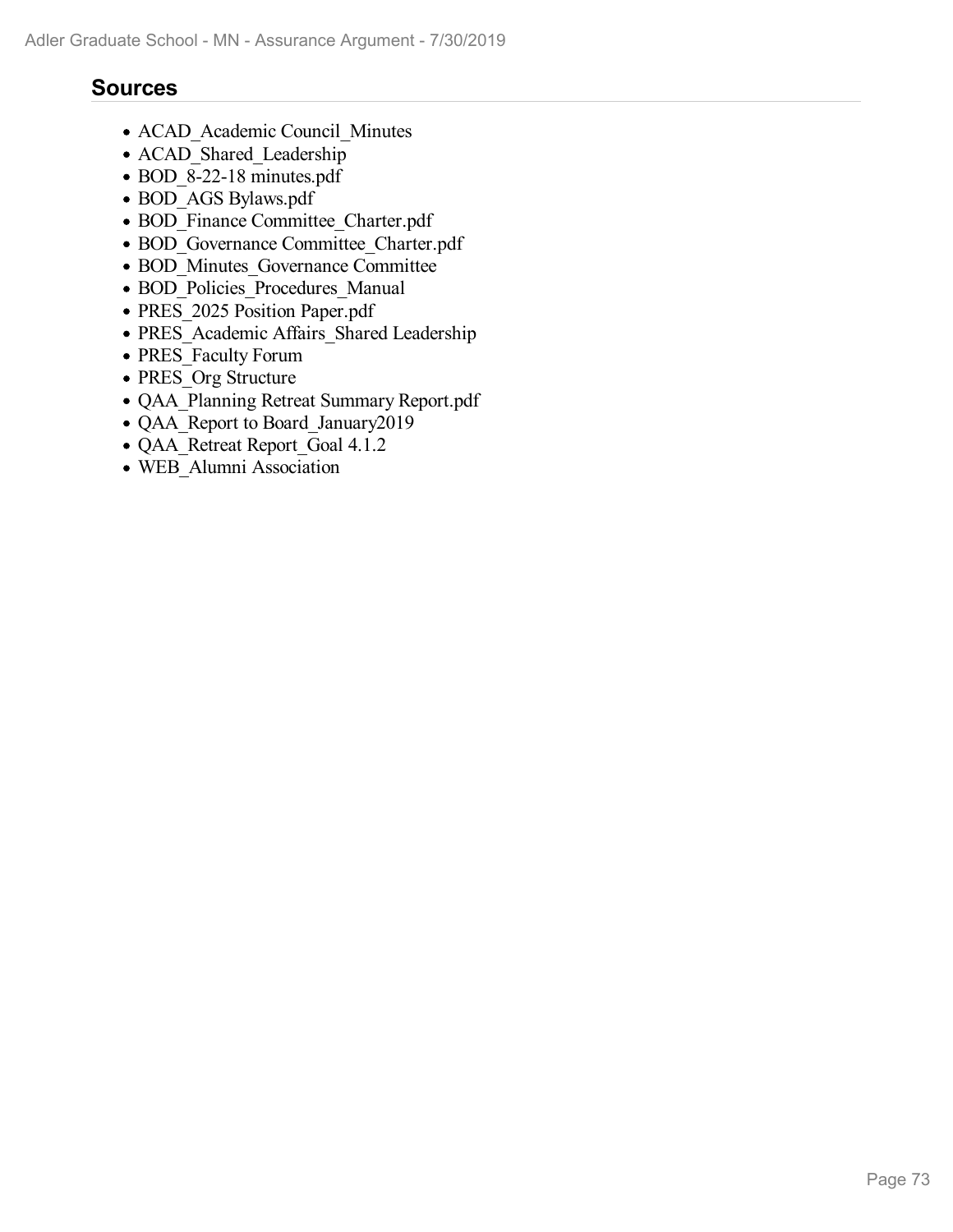# **5.C - Core Component 5.C**

The institution engages in systematic and integrated planning.

- 1. The institution allocates its resources in alignment with its mission and priorities.
- 2. The institution links its processes for assessment of student learning, evaluation of operations, planning, and budgeting.
- 3. The planning process encompasses the institution as a whole and considers the perspectives of internal and external constituent groups.
- 4. The institution plans on the basis of a sound understanding of its current capacity. Institutional plans anticipate the possible impact of fluctuations in the institution's sources of revenue, such as enrollment, the economy, and state support.
- 5. Institutional planning anticipates emerging factors, such as technology, demographic shifts, and globalization.

### **Argument**

AGS is focused on "preparing mental health and human service professionals with a strong Adlerian foundation to foster encouragement, collaboration, and a sense of belonging to the individuals, families, and culturally diverse communities they serve" and is guided by the core values of quality education, Adlerian principles, diversity, and institutional sustainability. AGS is committed to intentional, systematic, and comprehensive institutional effectiveness planning that promotes the accomplishment of our mission.

### **5.C.1 - The institution allocates its resources in alignment with its mission and priorities.**

AGS's strategic and budgetary planning is firmly grounded on its mission, and resource allocation decisions are made within the framework of the **strategic goals** within each of the core values underlying the mission. The 2019-2020 budget reflects an investment of 76% in human resources (with 72% of these expenses going to direct service to students), 6% in maintenance of a learning environment conducive to learning, and 18% in operational expenses. In addition to expenses itemized in the budget, revenue is also expected to be reduced by \$22,000 to account for scholarships offered to employees of our community strategic partners who help us fulfill the mission of preparing professionals to deliver quality mental health and human services to underserved populations.

### **5.C.2 - The institution links its processes for assessment of student learning, evaluation of operations, planning, and budgeting.**

A culture of data driven budgetary decisions started to be developed in the beginning of FY 18, with the hiring of a new President, and was fully implemented by the beginning of FY 19. AGS has developed an *institutional* effectiveness plan that encompasses evaluation of the quality of education provided, assessment of student learning, and evaluation of operations. This plan was developed with input from all institutional units and serves as basis for future planning and budgeting.

Assessment of student learning was discussed in detail under **component 4.B** of this assurance argument and is used to guide planning and budgeting that promotes quality education. Quality improvement goals were identified during academic year 2017-18, resulting in budgetary decisions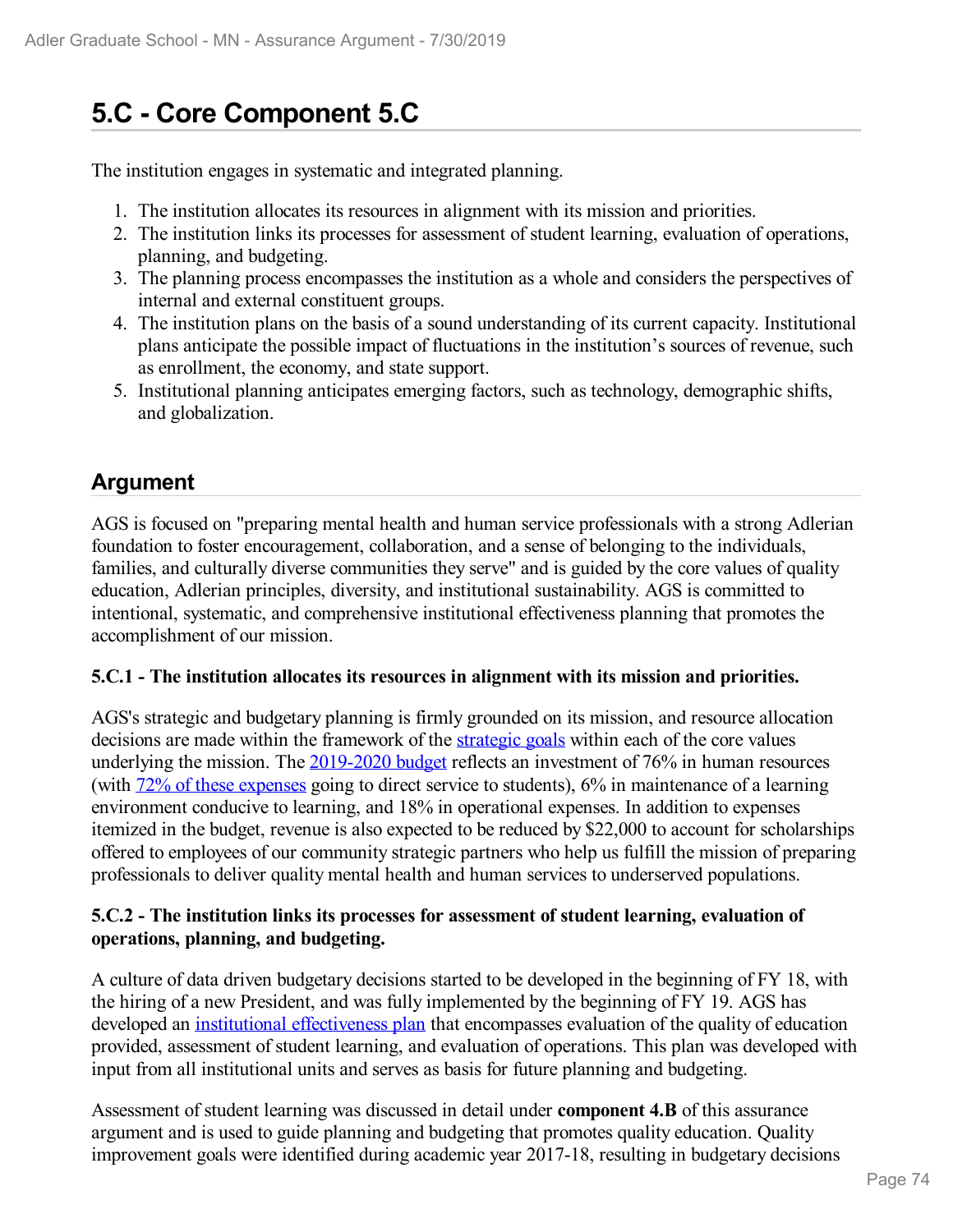for academic year 2018-19 that included the hiring of a full-time faculty body that could drive curriculum, instruction, and advising improvement. With the start of academic year 2018-19, twelve full-time faculty members were hired, some with course releases for administrative or field experience coordination responsibilities. In addition, one faculty member received course release to function as coordinator of faculty and staff professional development. Progress toward our quality education goals was examined at Academic Council meetings that take place twice a month. The impact of these budgetary strategic investments on the quality of education offered to students was analyzed six months after implementation and again 3 months later, and the results of each analysis are shown in the evolving institutional effectiveness plan.

Institutional operations were also included in the development of the original institutional effectiveness plan and evaluated throughout the year at departmental meetings and at meetings of the Leadership Team (comprised of the President; the Vice-President for Finances; the Directors of Academic Affairs and Quality Assurance, Admissions, and Students Success Services; a program Chair representative; and the HR/Executive Assistant). Strategic financial investments operations during academic year 2018-19 were driven by data showing the need to increase our tuition revenue and the need to update aspects of our information technology. These investments included the increase of one and a half positions in Admissions, an increase in budget for marketing, an investment in upgrading cybersecurity systems, and an increase in the number of Zoom accounts to be used for instruction and as part of institutional operations. Budget decisions that reduced expenditures were also data-informed, as was the case of a 15% decrease in the library budget based on utilization data that resulted on the elimination of two underused databases.

As discussed under **component 5.A**, a decision was made in 2017 to relocate the AGS campus from Richfield, MN to Minnetonka, MN. With the relocation and the capital generated by the sale of the old building, AGS was able to renovate the new building to make it fit the specific needs of our School. As a result, the configuration of the new building internal space was intentionally designed to provide individual offices for all full-time faculty and staff, space for students to congregate and/or to study individuals or as a group, interconnected library and writing center that are also in close proximity to faculty offices, state of the art classrooms and art studio, a lactation room, and eating space. The HLC team who visited the new campus in February of this year reported that "the new Minnetonka facility is more than adequate in meeting the needs of faculty and staff in providing high quality academic programs and support services".

As 2018-19 was a year when many new initiatives were implemented, it was used as basis for development of the 2019-20 budget, adjusted for needs identified during academic year 2018-19. Details of budget development for 2019-20 were discussed under **component 5.A** of this assurance argument.

All strategic goals identified in the original institutional effectiveness plan were formally evaluated at the end of academic year 2018-19, at an institution-wide planning retreat. The results of this evaluation are being compiled and will be used to operationalize institutional effectiveness goals that will inform the development of a budget for academic year 2020-2019.

### **5.C.3 - The planning process encompasses the institution as a whole and considers the perspectives of internal and external constituent groups.**

Throughout the year, Admissions maintains and shares with all institutional units and with the Board of Directors a dashboard that displays the goals and current status of new student recruitment. This dashboard is examined by the Leadership Team on an ongoing basis and is used by the Vice-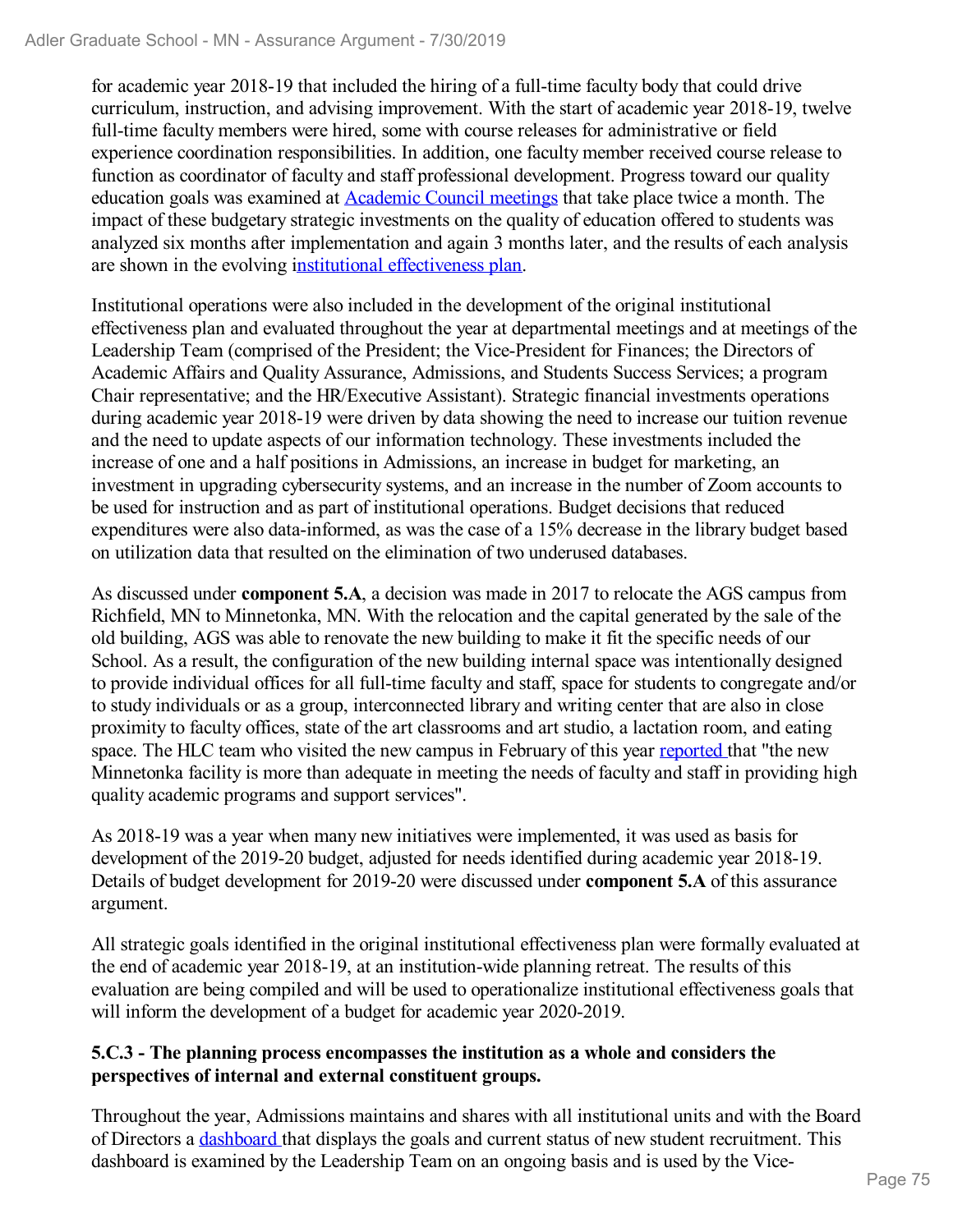President for Finances to project expected revenues for the upcoming year. As discussed in **component 5.A**, AGS's budgeting process starts in February of each year, with an analysis of the current year budget, data collected during the year about areas that need improvement, and discussion of strategic priorities. These data are discussed at Leadership Team meetings. Unit leaders are then responsible for discussing budgetary needs within their respective units, obtaining unitspecific data that support budget increases or decreases, and bringing this information for further discussion at Leadership Team meetings. From February to the end of April adjustments to the developing budget are made, as new information from both internal and external sources becomes available, and budget-development discussions start to be carried out by the Board of Directors Finance Committee. This process continues until approximately the end of April, when the budget is finalized and presented to the Board of Directors for approval at the May Board meeting.

AGS administration and Board of Directors are aware that their mission includes not only the graduate school community but society as a whole. External constituents' perspectives are considered during the budget development process in a number of ways, including:

- Analysis of tuition costs and decisions about whether to increase tuition and, if so, but how much;
- Job markets for graduates:
- Tuition scholarships for community strategic partners who provide services for underserved populations and for members of the military community;
- Our position in the counselor education market.

Information about external perspectives is collected through research, analysis of graduate success, and by dialogue with alumni and community leaders.

### **5.C.4 - The institution plans on the basis of a sound understanding of its current capacity. Institutional plans anticipate the possible impact of fluctuations in the institution's sources of revenue, such as enrollment, the economy, and state support and 5.C.5 - Institutional planning anticipates emerging factors, such as technology, demographic shifts, and globalization.**

During the 2018-19 academic year, AGS's administration, faculty, staff, and Board of Directors started a planning process aimed at identifying strategic priorities for the next five years. As AGS revenue depends almost exclusively on tuition, part of this process focused on obtaining information about variables that influence enrollment, such as job market in the state of Minnesota, trends in the counseling profession, and AGS's positioning in the counselor education market. This set of data highlighted the importance of strategically investing in online education and CACREP accreditation. In addition, enrollment trends are examined weekly by administration and once a month by the Board of Directors, and are considered when analyzing the prioritization of major expenses. The decision to invest in a customer relations management (CRM) system exemplifies the decisionmaking process about the funding of major expenses, which starts with a formal request being submitted to the board. This request outlines the rationale for the expenditure and the expected return of investment. A discussion about how the expenditure fits into AGS's strategic investment plan and contributes to the mission follows. As a final step prior to the decision being made, the impact of the expenditure is analyzed within different revenue contexts and its priority ranking in relation to other strategic investments is determined.

Taking into consideration the current panorama of master level education for mental health and human services professionals, trends in graduate education in general and in counselor education in particular, and the the trends in mental health and human services professions, a decision was made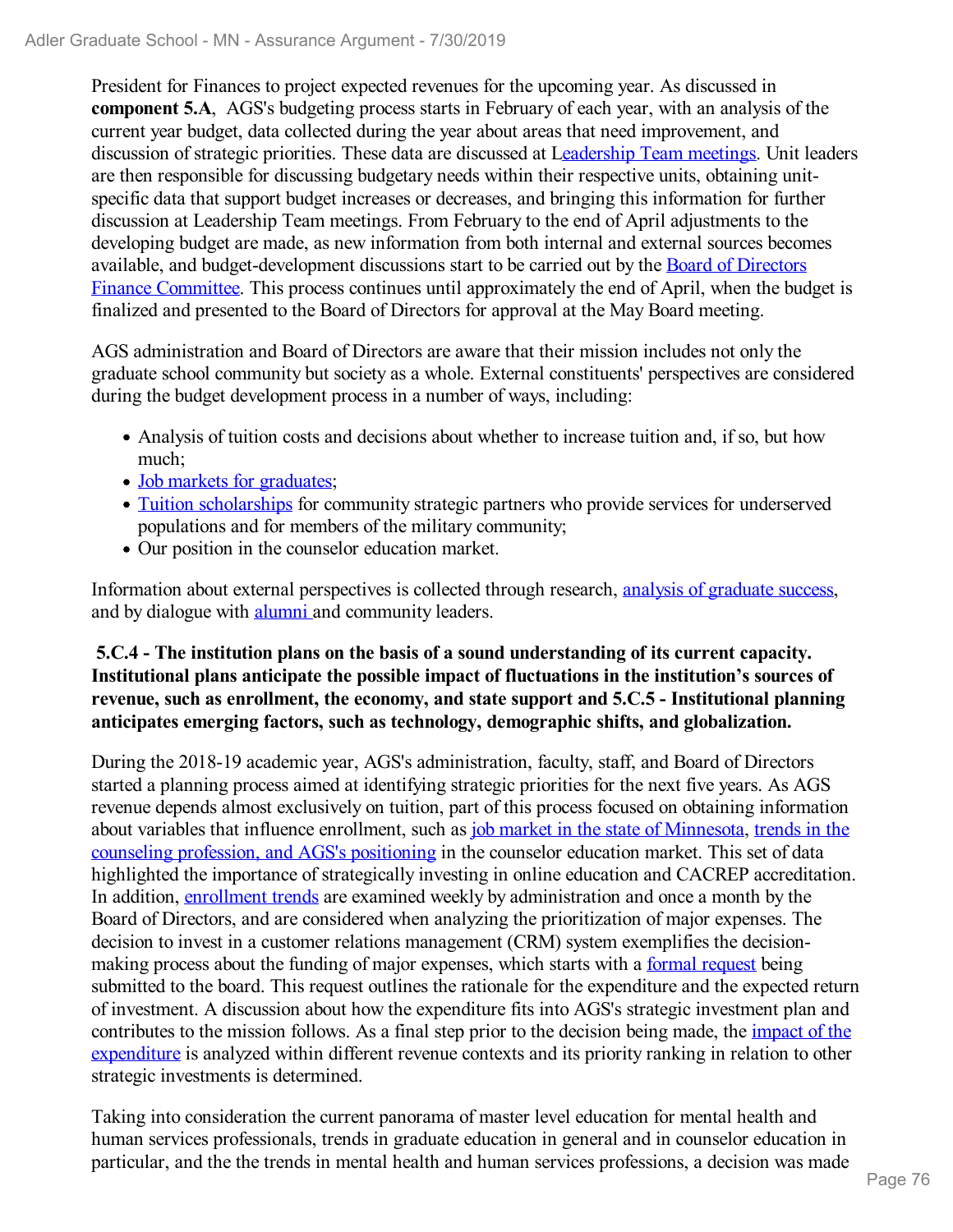during academic year 2017-18 to sell the Richfield campus building for a profit and move the graduate school to a new building. The new building, while less expensive, is more appropriate to serve as a graduate school campus, making it more attractive to students and prospective students. This decision resulted in an increase of the reserve fund of approximately \$2 million, minus an investment of \$1 million in the physical plant of the new site. The \$1 million thus generated plus a previously existing \$1 million in cash reserve allows for strategic investments that will contribute to the quality of education delivered and ultimately to the long-term institutional sustainability. As discussed in **component 5.A**, AGS has functioned with an operating deficit for the last two years and without these strategic investments this picture was unlikely to revert. The investment being made in strategic priorities such as implementing a full-time faculty model, meeting national accreditation requirements for the counseling program, increasing admissions and marketing human resources, investing in a customer relations management system, and investing in technology improvements, while maintaining (or perhaps increasing) the operating deficit for another year or two, will pay dividends by making AGS much more competitive in the field and will contribute to the long term sustainability of the school.

AGS's administration and Board of Directors also recognize the fluctuating reality of revenue fully generated by tuition and the need to balance conservation of financial resources with the strategic investments required for growth. As a consequence, there is an awareness of the need to create new avenues for revenue generation, including an efficient fundraising strategy. This was the focus of Board members work at the first annual AGS Planning Retreat, which took place in June 2019. The team identified the need to hire a Director of Development and delineated the ground work needed prior to this hiring the steps involved in preparing to hire the right person. To start the process, Board intends to assemble a team of stakeholders to perform a SWOT analysis this Fall.

- ACAD Academic Council Minutes
- ADM\_Dashboard
- BOD Finance Committee Charter.pdf
- BOD Impact of CRM and Building
- BOD Job Market.pdf
- BOD Major Expenditure Process
- BOD Retreat Report Fundraising
- BOD Sample minutes
- FIN 2019-20 Budget
- FIN\_Salary Breakdown\_2017-2019
- PRES 2025 Position Paper.pdf
- PRES Business Plan Appendix F
- PRES HLC Substancial Change Report
- PRES Institutional Effectiveness 2019-2021.pdf
- PRES Leadership Minutes
- QAA\_Planning Retreat Summary Report.pdf
- QAA Retreat Report Goal 4.1.2
- SSS 2016AlumniSurvey Graduate Success
- TECH AGS Technology Plan
- WEB\_Scholarship information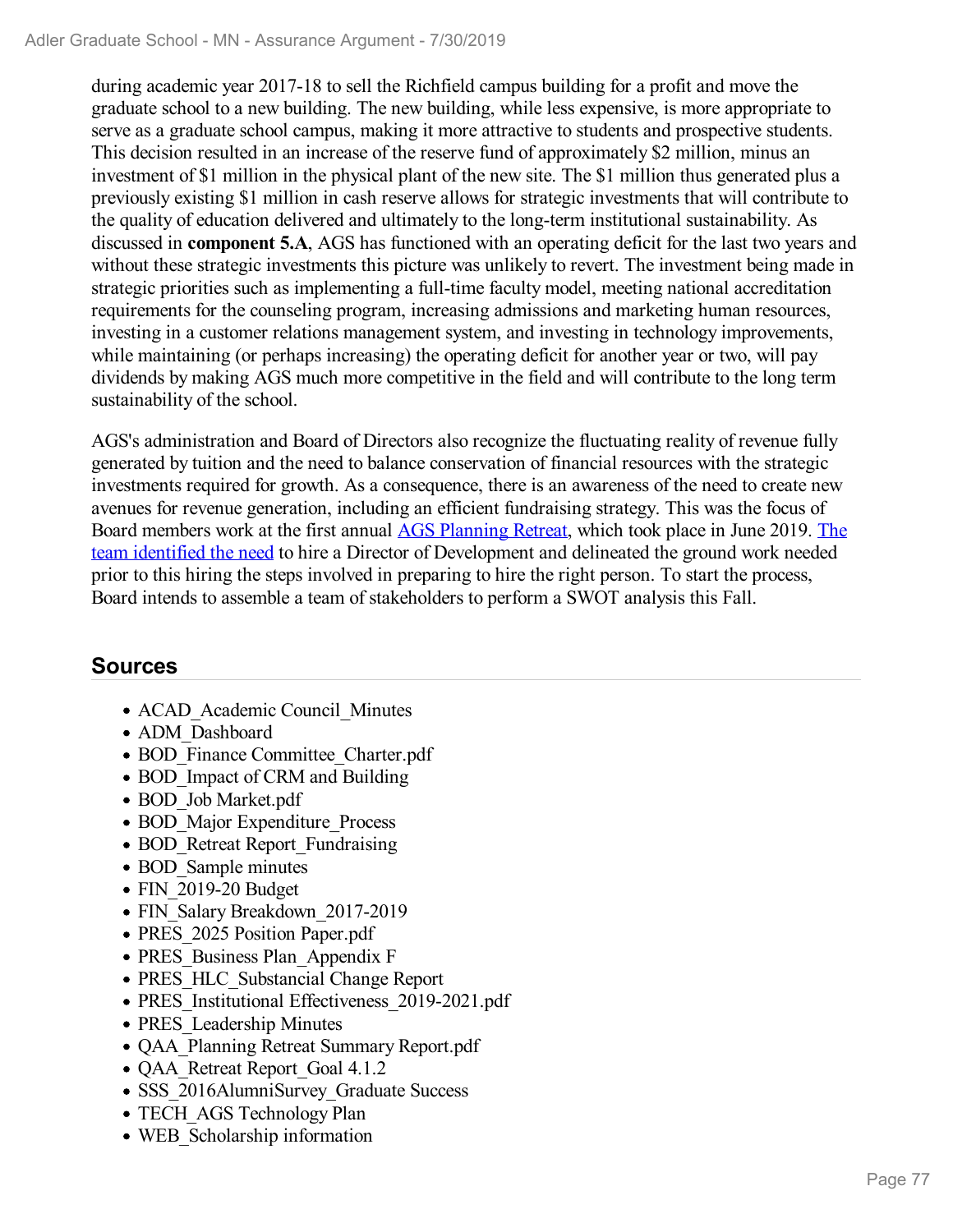# **5.D - Core Component 5.D**

The institution works systematically to improve its performance.

- 1. The institution develops and documents evidence of performance in its operations.
- 2. The institution learns from its operational experience and applies that learning to improve its institutional effectiveness, capabilities, and sustainability, overall and in its component parts.

### **Argument**

### **The institution works systematically to improve its performance.**

AGS believes that systemic and systematic performance evaluations are key to its success in performing the mission of preparing mental health and human service professionals with a strong Adlerian foundation to foster encouragement, collaboration, and a sense of belonging to the individuals, families, and culturally diverse communities they serve. Awareness that the processes we had in place were not resulting in effective performance evaluation, in 2015 AGS joined the Higher Learning Commission Assessment Academy. An old culture of lack of urgency led to a slow start to the development of a comprehensive assessment plan to guide improvements to the education we provide and the effectiveness and efficiency of our operations. By the end of 2017 we had the basic framework for this plan, including 1) vision and mission statements, 2) the core values of quality education, Adlerian principles, diversity, and institutional sustainability, and 3) a series of strategic goals guided by each of these core values.

Calendar year 2018 (i.e. halfway through academic year 2017-18) started with a new President at AGS's helm, one that brought previous experience in higher education in general and assessment and accreditation practices and processes in particular, and understands the urgency in developing best practices in providing assessment-guided quality education, including assessment of student learning and of operations. One of the new President's first initiative was to perform an institutional reorganization, with the intent of creating a more democratic and more efficient institution. With this restructuring, the position of Vice-President for Academic Affairs was eliminated and two full-time faculty with significant course release to perform the functions of Director of Academic Affairs and Quality Education and Director of Assessment and Online Learning were hired. A shared leadership model was also implemented, with institutional units taking responsibility for their daily functioning (led by a departmental director). A Leadership Team was created, consisting of the President, the Vice-President for Finances, the Director of Academic Affairs and Quality Assurance, the leaders of each institutional unit, a Program Chairs representative, and the HR/Administrative assistant. This team is responsible for making operational decisions that affect the institution as a whole.

The Academic division, being the largest institutional unit, developed a shared leadership structure of its own led by an Academic Council. This council consists of the President, the Directors of Academic Affairs and Quality Education and of Assessment and Online Learning, the Chairs of the four academic programs (who are full-time faculty with course release for administrative functions), the Registrar, and the Academic Librarian. This group is responsible for making and/or approving all academic decisions, and functions in collaboration with the faculty.

With this structure in place our assessment planning gained steam and progressed efficiently, and by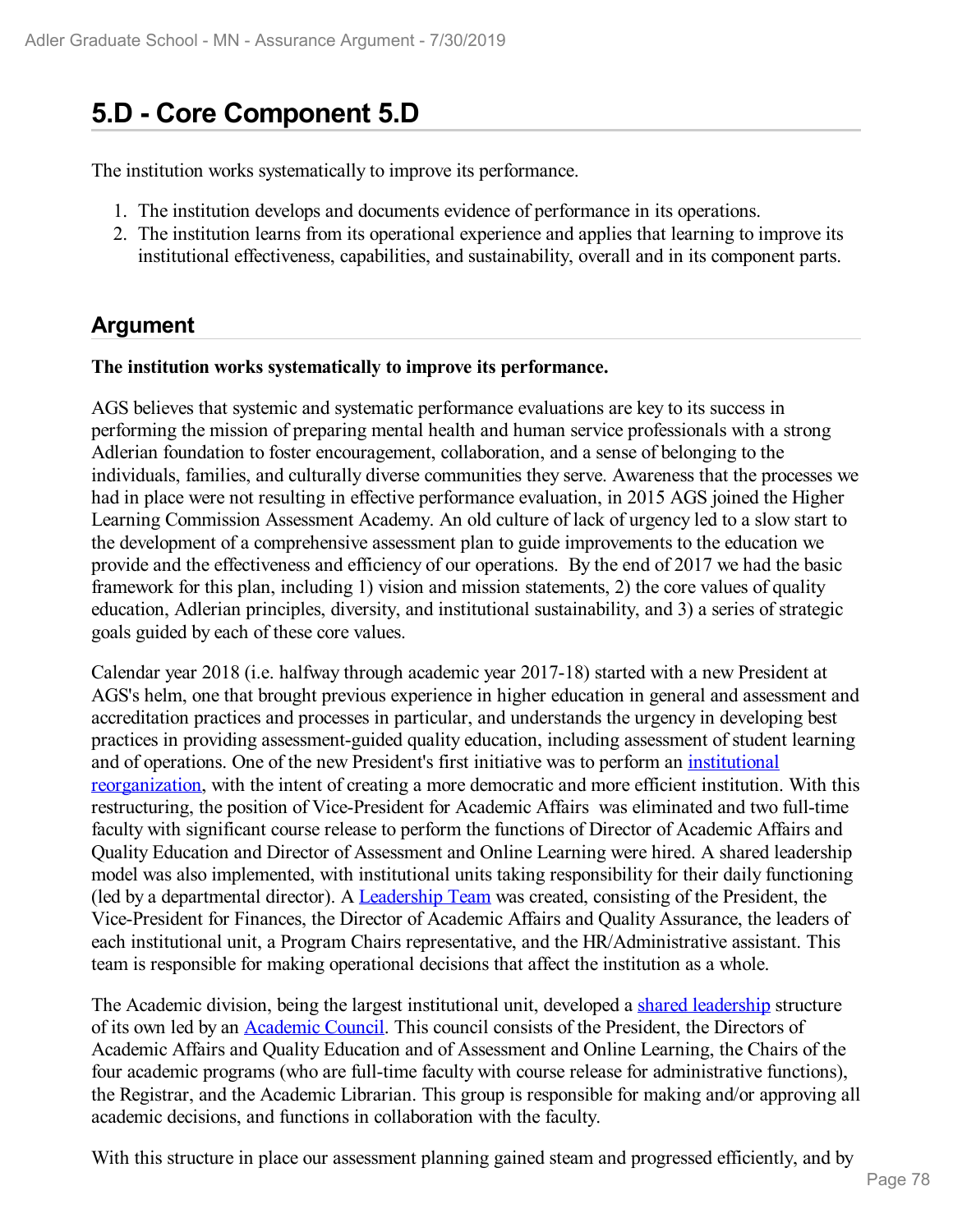the end of academic year 2017-18 we had developed an institutional effectiveness plan that addresses all strategic goals determined by our mission and core values, identifies measurable key performance indicators, and establishes timelines for evaluation.

### **5.D.1 - The institution develops and documents evidence of performance in its operations.**

### Academics and Academic Support

A comprehensive program assessment plan was developed, to be performed by each academic program according to their own cycle. In addition, a plan specific for assessment of student learning was developed and implemented during academic year 2018-19. Formative evaluation of student learning is performed on a continuous base as data become available, while summative evaluations will be performed once a year, in alternating years for even- and odd-numbered courses. Functions/processes that are auxiliary to academic instruction and contribute to student learning are also assessed informally on an ongoing basis and formally as part of comprehensive program evaluations. These include.

- Advising
- Library usage
- Writing Center usage
- Other student support services (data collected through exit interviews four times a year)
- Yearly faculty evaluations

### **Operations**

- Admissions data are examined weekly by institutional leaders and monthly by the Board of Directors.
- Enrollment management data are collected regularly: **attrition** and persistence at the start of each semester, and retention at the end of the academic year.
- Completion data are reviewed and analyzed as part of enrollment management at the annual planning retreat.
- Participant evaluations are collected at the end of each internal professional development event and at the end of each Institute continuing education program and are used to inform future offers.
- Leadership, faculty, and staff are evaluated yearly according to the descriptions of their position and the core values that guide the institution.
- The President is evaluated yearly by the Board of Directors.

### Building and facilities

- Cybersecurity Assessment performed July 2019; used to inform strategic priorities in technology.
- Building maintenance assessment performed May 2019
- Elevator updating assessment performed July 2019; used to inform strategic priorities.
- Technology Hardware in-house assessment performed 2018-19 academic year
- Student management (SONIS) and online education (Moodle) systems are continuously evaluated at bi-weekly **Technology Committee meetings** and upgraded as needed and possible.

Finances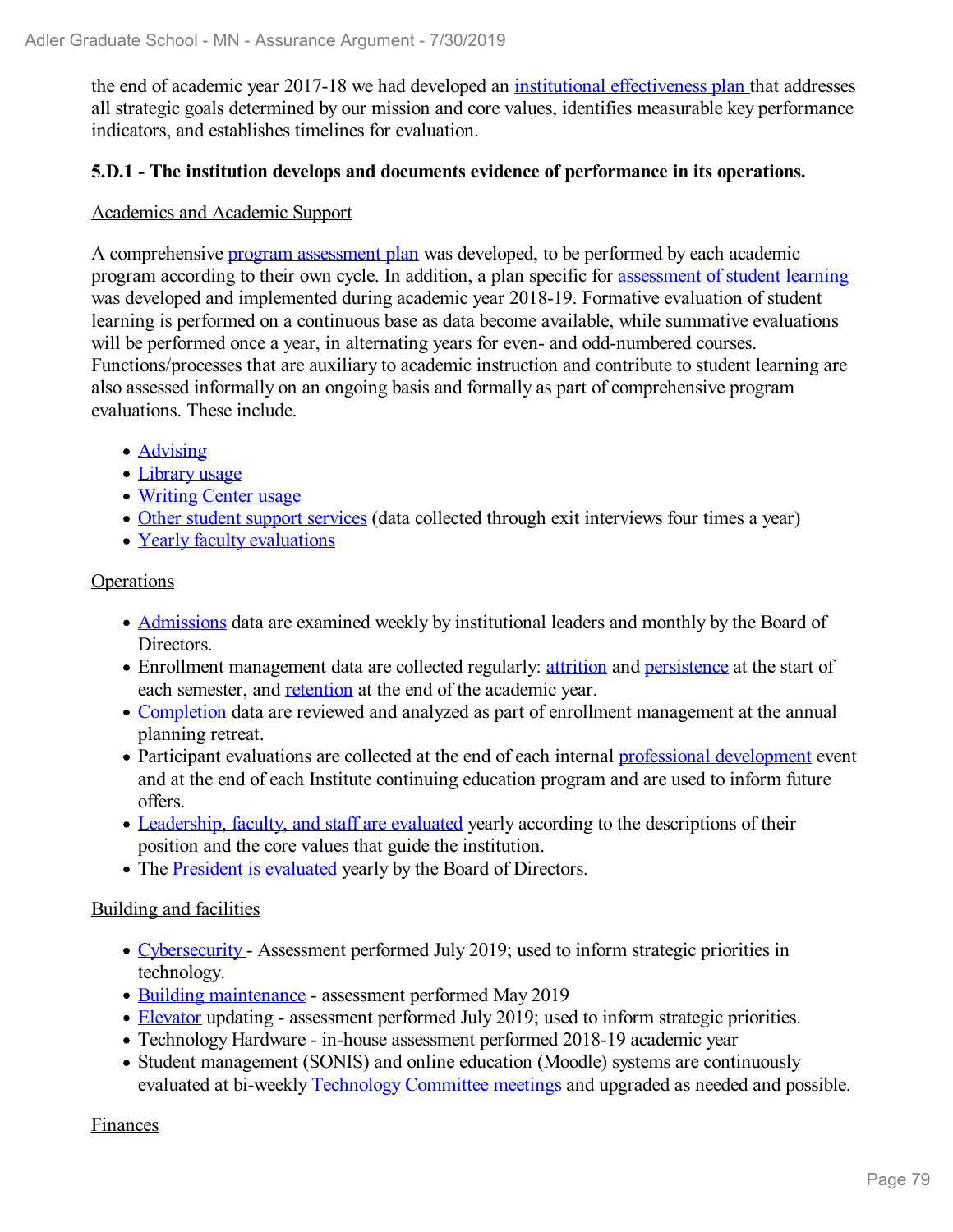- Finance performance indicators are reviewed weekly by the Leadership Team and monthly by the Board of Directors' Finance Committee.
- AGS's financial operations are audited yearly by an outside auditor (2015-16; 2017; 2018)

### **5.D.2 - The institution learns from its operational experience and applies that learning to improve its institutional effectiveness, capabilities, and sustainability, overall and in its component parts.**

AGS uses results from formal and informal assessment practices to inform institutional effectiveness improvement in a number of ways.

### Academics

Several changes were implemented in academic year 2018-19, as improvement strategies directly resultant from data analysis and/or qualitative information gathered prior to the development of the 2018 institutional effectiveness plan. These include:

- Hiring of a full-time faculty body capable of developing courses and a developmental curriculum, identify key performance indicators for the different areas of professional competence; establish student learning objectives associated with these performance indicators; design key assignments to measure student learning; and provide academic advising that fosters development of professional identity.
- A systematic process of student advising by program faculty was implemented in 2018-9 and evaluated at the end of the academic year. Evaluation results indicated that the advising process is working and the action plan developed consists of continued monitoring without changes.
- Curriculum re-development in order to establish a developmental structure for learning.
- Switch from a capstone master's project to a developmental portfolio that promotes development of professional identity; this process was informed by a pilot study and is described in detail under component 4.B.
- Systematic course reviews informed by assessment of student learning, as exemplified by the revision of course AGS-500: Principles of Research.
- Students are encouraged to evaluate every course they take (formerly through IDEA, currently through SmartEvals) and evaluation results are examined by faculty and the supervising program Chair in order to identify opportunities for improvement and to develop an improvement plan.

Details about assessment of student learning are discussed under **component 4.B**.

### **Operations**

- Admissions: Dashboard results were examined in the context of the external recruitment environment and the availability of human resources. Return of Investment analysis indicated that acquisition of a customer relations management system (CRM) would result in an increase in admissions equivalent to what we might achieve by hiring another one and a half employee, at a much lower cost. The decision was made to invest on a CRM.
- Enrollment management assessment revealed that our attrition rate is low, while persistence and retention rates are high. However, the assessment team concluded that opportunities for improvement still exist and suggested that 1) attrition, persistence, and retention data be examined by Academic Council as soon as they become available, in order to identify reasons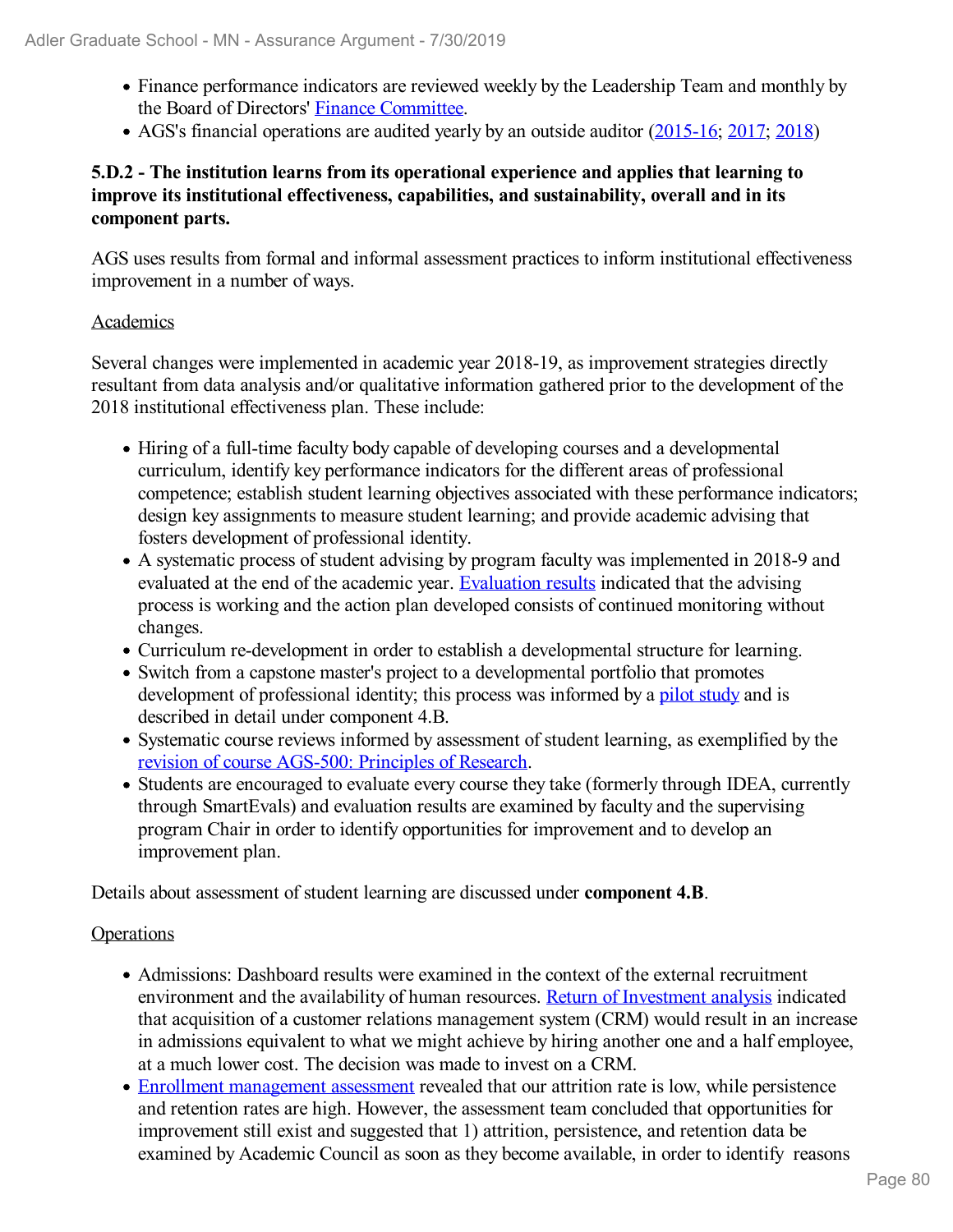why students drop classes or stop attending. This is being implemented this Summer, with the start of academic year 2019-20. Additionally, with our new SmartEvals system we started collecting "drop data". Immediately after a course drop is triggered in the system, SmartEvals sends an e-mail survey on reason of drop.

Leadership, staff, and faculty performance evaluations include identifying growth opportunities and creating a development plan for the following year.

### Building and facilities

- Cybersecurity and building management reports will be used to inform identification of priorities.
- Following an assessment of our current hardware a decision was made to replace 10 of the existing computers.

- ACAD Academic Council Minutes
- ACAD Faculty Evaluation Policy
- ACAD Library Report.pdf
- ACAD Professional Development Evaluations
- ADM\_Dashboard
- BOD Finance Committee Charter.pdf
- BOD Major Expenditure Process
- BOD Minutes Governance Committee
- FIN Adler Facilities Report
- FIN Audit Report 2017-18
- FIN FY15 FY16 Financial Statements Audit
- FIN\_FY2018\_Financia Statement Audit
- HR Performance Evaluation
- PRES Academic Affairs Shared Leadership
- PRES Elevator Assessment
- PRES Institutional Effectiveness 2019-2021.pdf
- PRES Leadership Minutes
- PRES Org Structure
- QAA 3 12 Data Results Planning 500
- **QAA** Advising Evaluation
- QAA\_AGS\_Evaluation\_Plan
- QAA Assessment Plan Cycle
- QAA\_Distribution-Evaluations-AGS-2019-Spring
- QAA\_Enrollment Management.pdf
- **QAA** Pilot Study
- OAA Student Exit Survey
- REG Attrition
- REG Graduation Rates
- REG\_Persistence
- REG\_Retention
- SSS WC Usage
- TECH AGS Technology Plan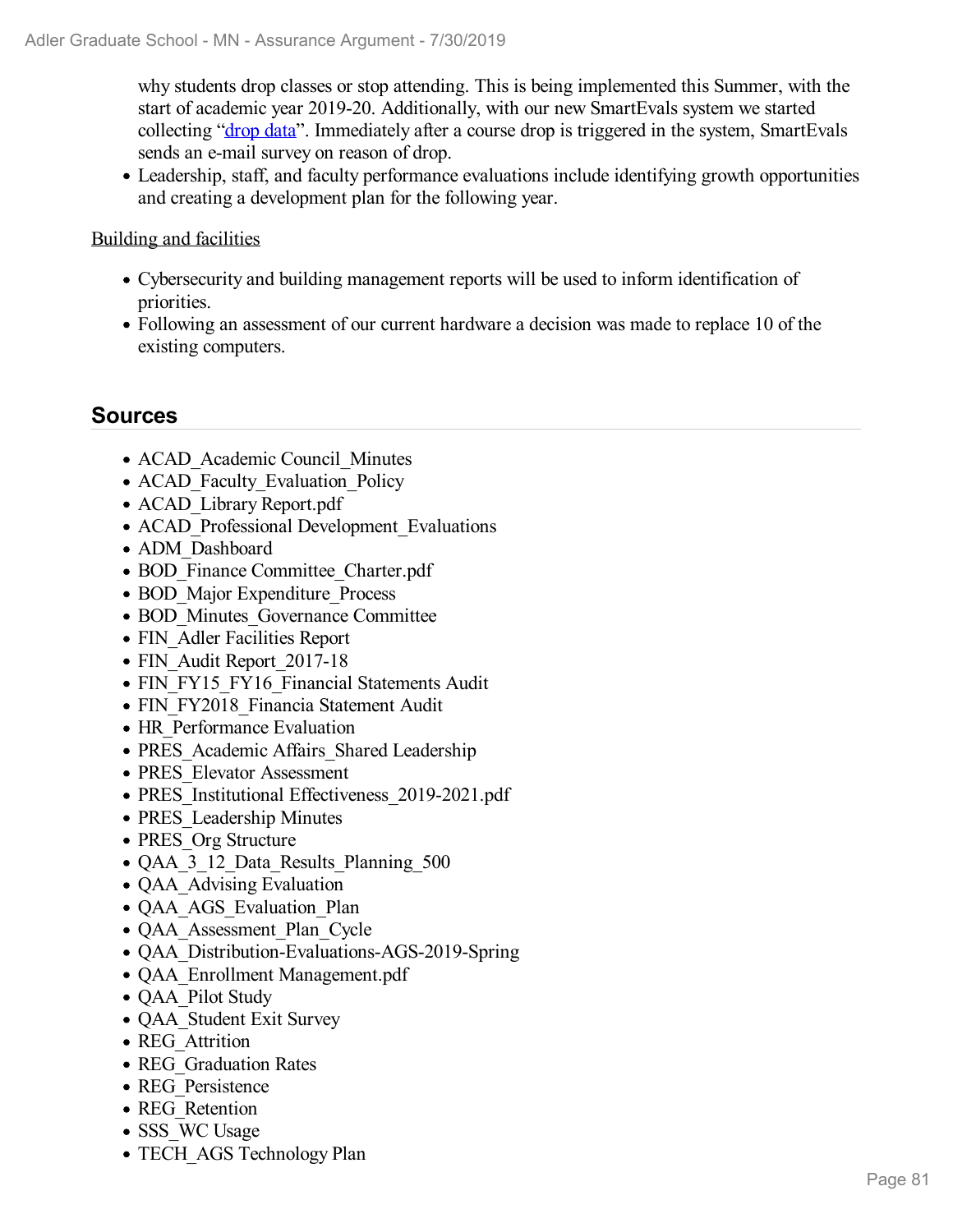TECH\_Sample Minutes